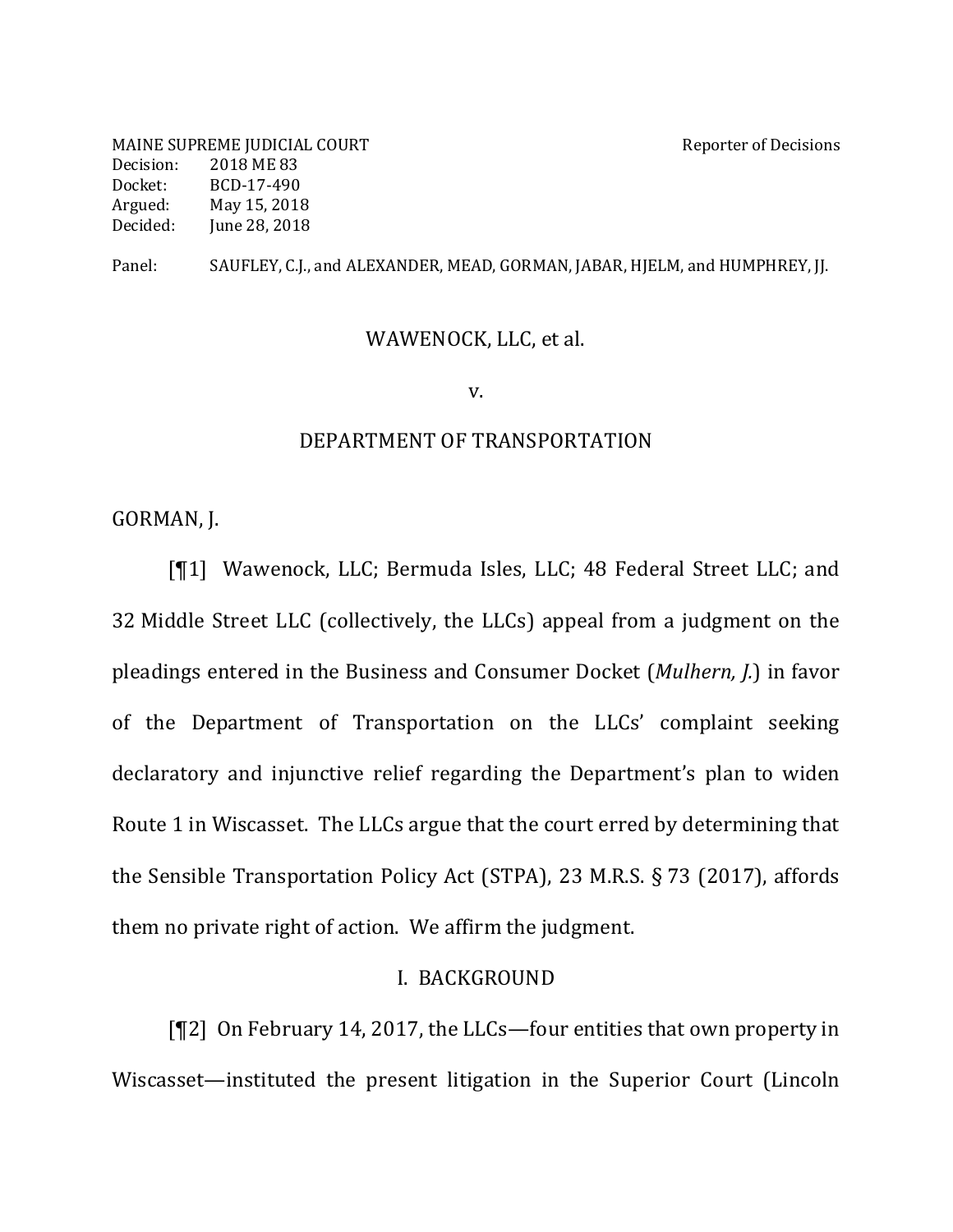County)<sup>1</sup> against the Department, seeking declaratory and injunctive relief regarding the "Wiscasset Downtown Improvement Project" (the Project) for the widening and alteration of Route 1/Main Street in Wiscasset.<sup>2</sup> By amended complaint, the LLCs advanced nine counts claiming that the Department violated various constitutional, statutory, regulatory, and municipal provisions in planning and designing the Project. In particular, in Count 1, the LLCs alleged that the Department violated the STPA by failing to allow public participation in the planning and design of the Project. $3$ 

[ $[$ ]] The Department moved for a judgment on the pleadings pursuant to M.R. Civ. P.  $12(c)$ , arguing that the complaint was nonjusticiable on a variety of grounds. By judgment dated September 11, 2017, the court granted the motion and entered a judgment on the pleadings in favor of the Department on all counts. As to Count 1, the court concluded that the STPA affords no private right of action and that the LLCs were therefore precluded from seeking relief

<sup>&</sup>lt;sup>1</sup> The matter was accepted by the Business and Consumer Docket on the LLCs' request. *See* M.R. Civ. P. 131.

<sup>&</sup>lt;sup>2</sup> The LLCs named the Town of Wiscasset as a party in interest. The Town participated in the proceedings before the trial court but takes no position in this appeal.

<sup>&</sup>lt;sup>3</sup> The LLCs also alleged in Count 1 of the complaint that the Department violated 23 M.R.S. § 651 (2017), but they do not pursue that argument in this appeal and we do not address it further.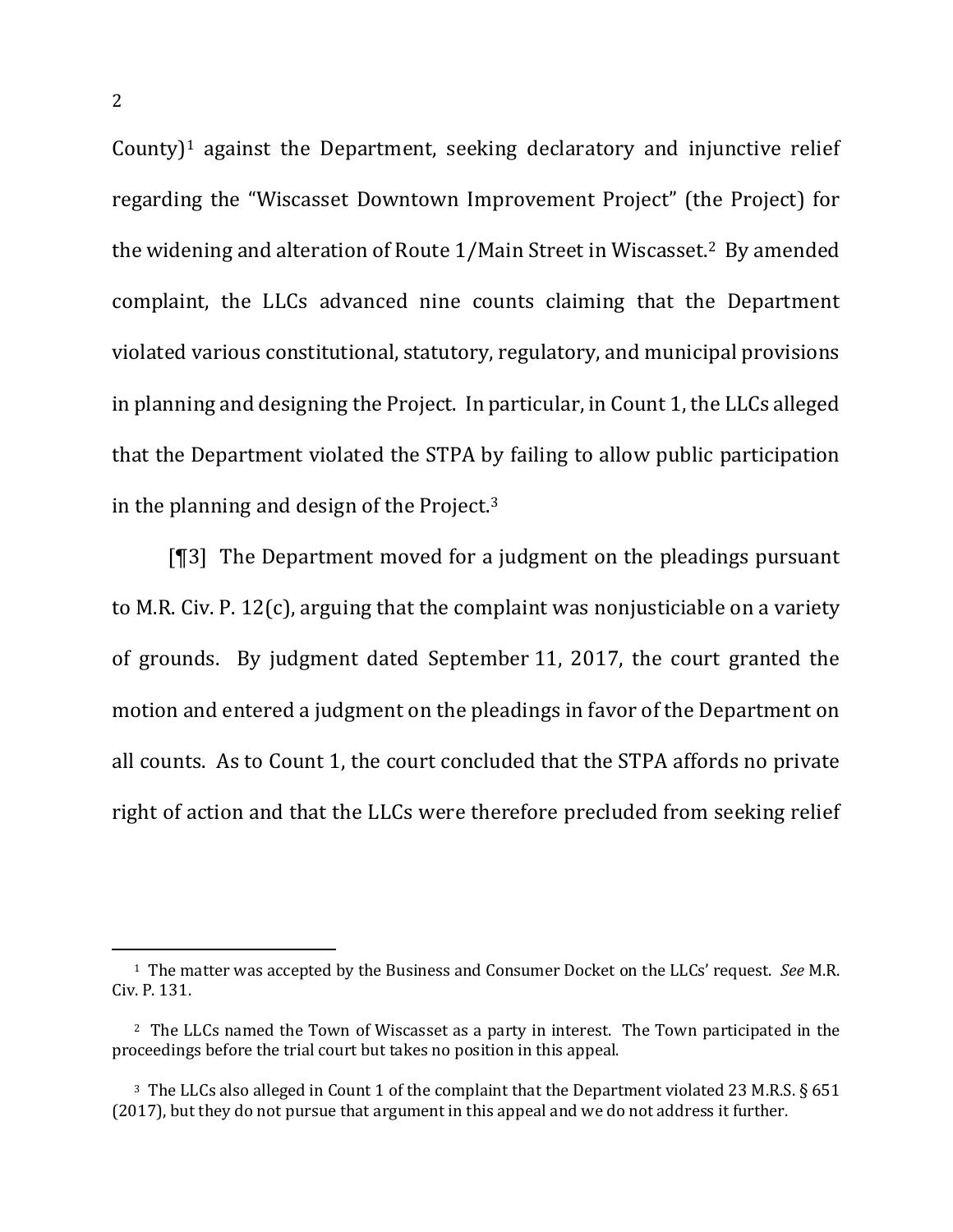on that basis. The LLCs appeal from the denial of their motion for reconsideration. <sup>4</sup> *See* M.R. Civ. P. 7(b)(5), 59(e). 

### II. DISCUSSION

 $[$ [4] The LLCs challenge only that portion of the court's judgment determining that the STPA affords them no private right of action and entering a judgment on the pleadings as to Count 1 on that basis. When, as here, a motion for a judgment on the pleadings is filed by the defendant pursuant to M.R. Civ. P. 12(c), "only the legal sufficiency of the complaint is tested." *Cunningham v. Haza*, 538 A.2d 265, 267 (Me. 1988). In such circumstances, the "[d]efendant's motion for judgment on the pleadings is nothing more than a motion under M.R. Civ. P.  $12(b)(6)$  to dismiss the complaint for failure to state a claim upon which relief can be granted." *Cunningham*, 538 A.2d at 267. We review the grant of a judgment on the pleadings de novo, *Faith Temple v. DiPietro*, 2015 ME 166, **[26,** 130 A.3d 368, by "assuming that the factual allegations are true, examining the complaint in the light most favorable to plaintiff, and ascertaining whether the complaint alleges the elements of a cause of action or facts entitling the plaintiff

<sup>&</sup>lt;sup>4</sup> While the appeal was pending, the LLCs filed a motion for a preliminary injunction seeking an order enjoining the Department from commencing construction on the Project pending the outcome of the appeal. We denied the motion after oral argument based on the LLCs' failure to demonstrate a likelihood of success on the merits of their appeal. See Bangor Historic Track, Inc. v. Dep't of Agric., 2003 ME 140, ¶ 9, 837 A.2d 129.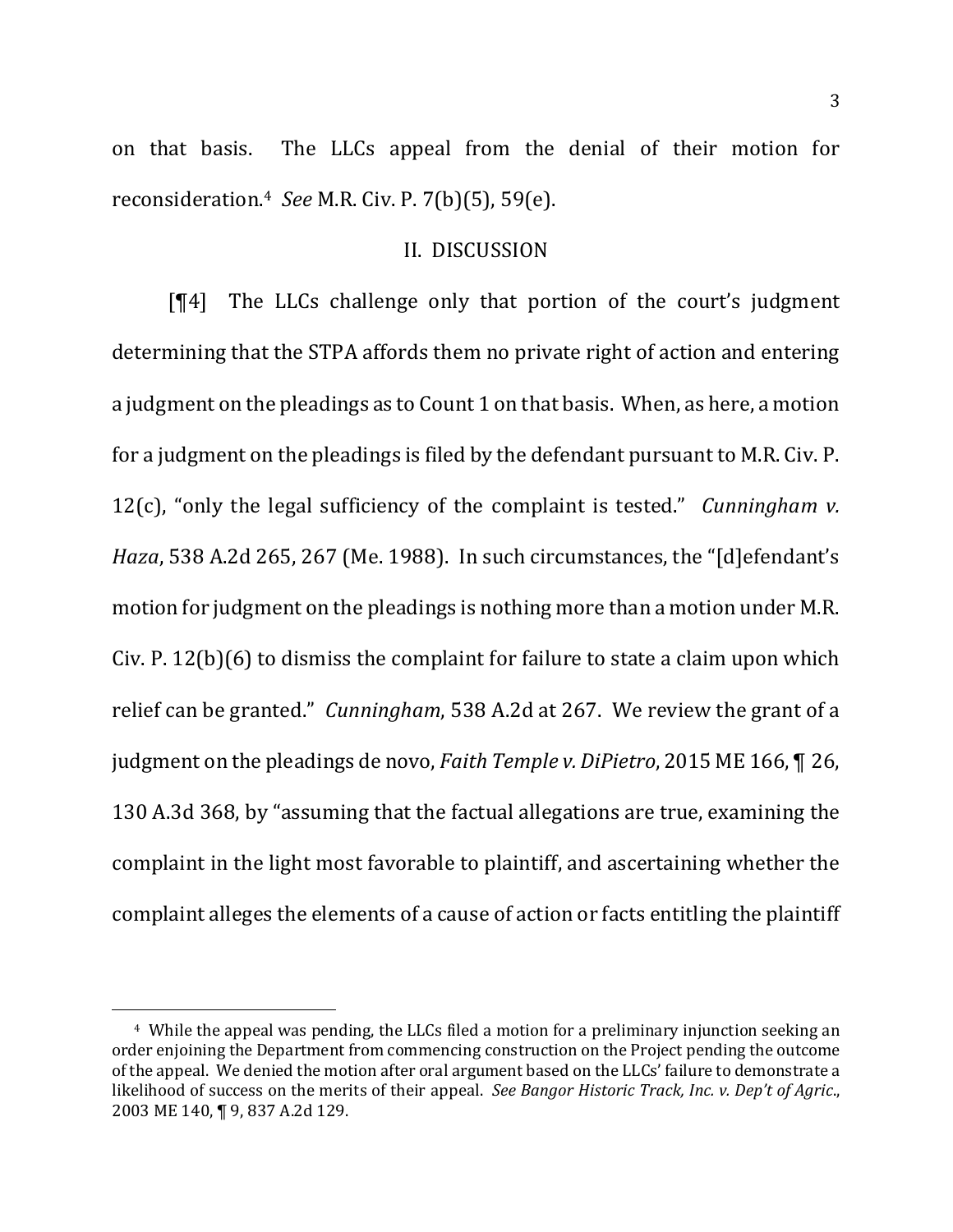to relief on some legal theory," *Cunningham*, 538 A.2d at 267 (quotation marks omitted).

[¶5] The sole issue before us is whether the STPA provides for a private right of action such that the LLCs may seek its enforcement through the court. A statute may provide for a private right of action by express language or by implication. *Larrabee v. Penobscot Frozen Foods, Inc.*, 486 A.2d 97, 101 (Me. 1984).

 $[$ [6] When a private right of action exists, however, it is most often created by express language: "[I]f our Legislature had intended that a private party have a right of action  $\dots$ , it would have either expressed its intent in the statutory language or legislative history or, more likely, expressly enacted one." *Id.*; *see In re Wage Payment Litig.*, 2000 ME 162, ¶ 7, 759 A.2d 217 (stating that "when the Legislature deems it essential that a private party have a right of action, it has expressly created one" (quotation marks omitted)).

 $[T7]$  To determine whether the STPA provides for a private right of action, we interpret the statute de novo to effectuate the legislative intent. *Foster v. State Tax Assessor*, 1998 ME 205, ¶ 7, 716 A.2d 1012. The first and best indicator of legislative intent is the plain language of the statute itself. *Id.* If the statute is unambiguous, we interpret the statute according to its unambiguous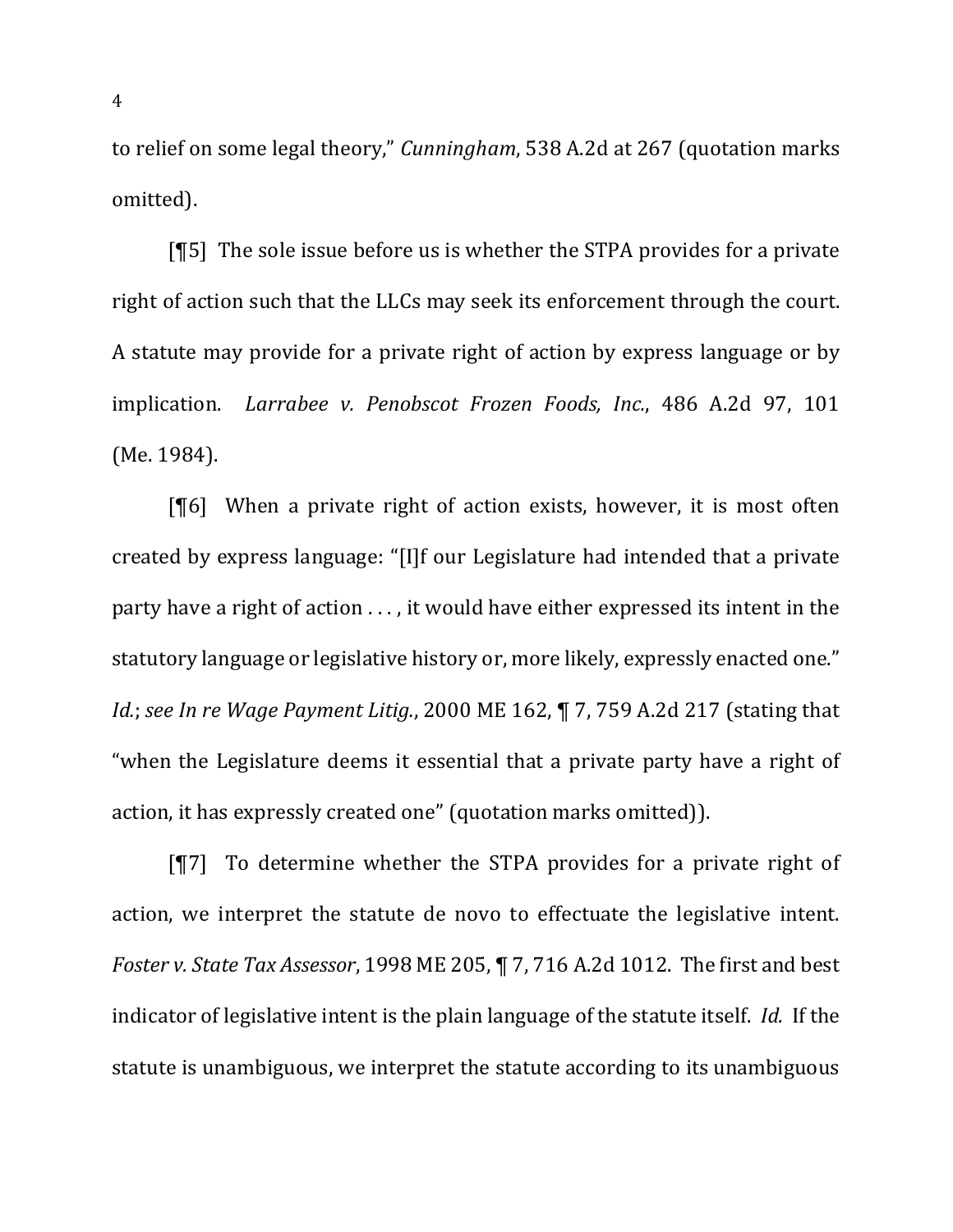language, "unless the result is illogical or absurd." *MaineToday Media, Inc. v. State*, 2013 ME 100, **[6**, 82 A.3d 104 (quotation marks omitted). If the language is ambiguous, we will "consider the statute's meaning in light of its legislative history and other indicia of legislative intent." *Id.* "[I]f a statute can reasonably be interpreted in more than one way and comport with the actual language of the statute, an ambiguity exists." Me. Ass'n of Health Plans v. *Superintendent of Ins.*, 2007 ME 69, ¶ 35, 923 A.2d 918.

A. Plain Language

[¶8] The STPA was enacted by a citizens' initiative in 1991. I.B. 1991,

ch.  $1, \S$  1 (effective Dec. 20, 1991); L.D. 719 (referred to the voters, 115th Legis.

1991); *see* Me. Const. art. IV, pt. 3, § 18. It provides,

# **§ 73. Transportation policy**

**1. Short title.** This section may be known and cited as the "Sensible Transportation Policy Act."

**2. Purposes and findings.** The people of the State find that decisions regarding the State's transportation network are vital to the well-being of Maine citizens, to the economic health of the State and to the quality of life that the citizens treasure and seek to protect. 

The people also find that these decisions have profound, long-lasting and sometimes detrimental impacts on the natural resources of the State, including its air quality, land and water.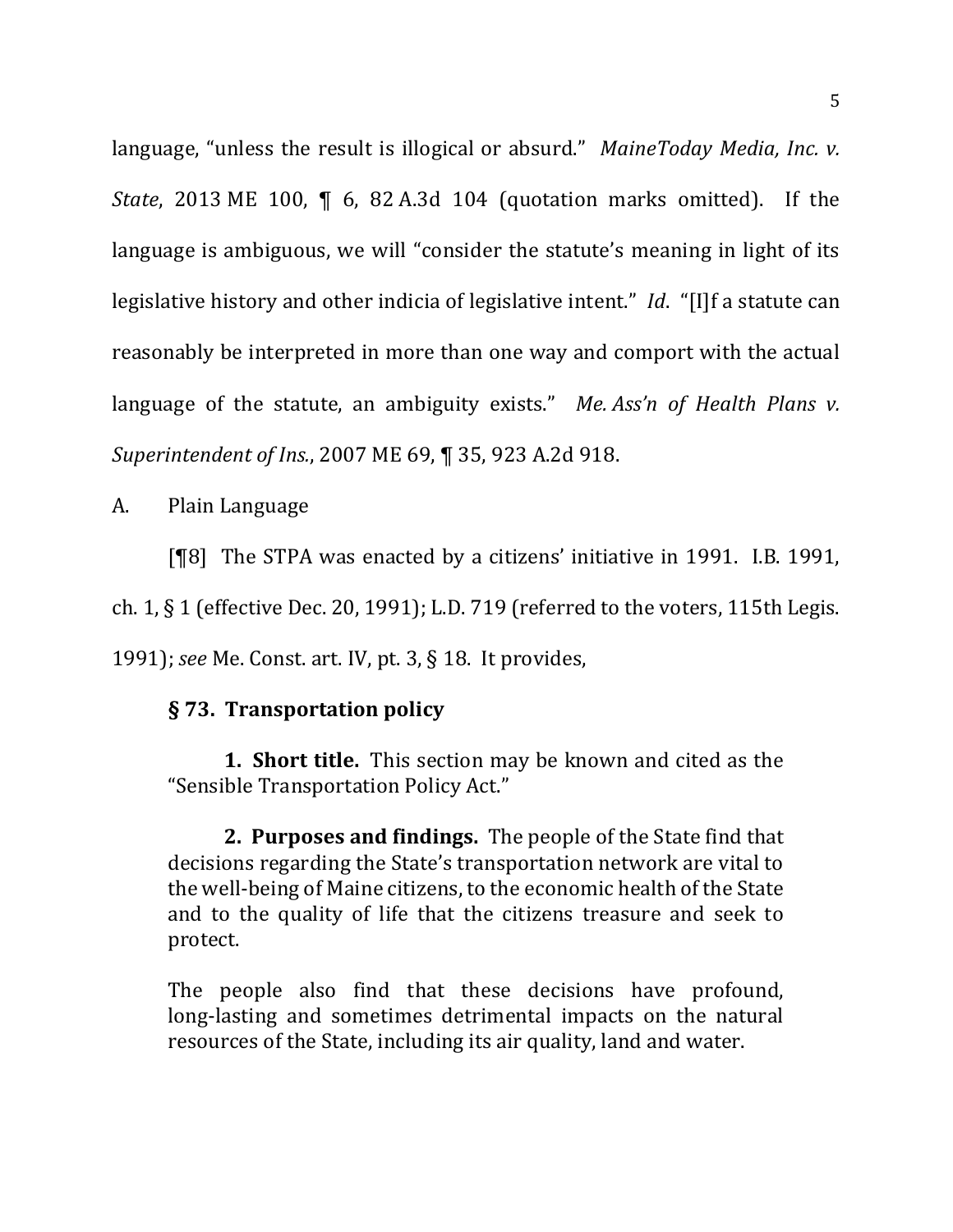The people further find that substantial portions of the state highway system are in disrepair and improvements to the State's roads and bridges are necessary to provide a safe, efficient, and adequate transportation network throughout the State.

The people further find that the State's transportation network is heavily dependent on foreign oil, that such reliance is detrimental to the health of the State's economy and that the health and long-term stability of the State's economy require increased reliance on more efficient forms of transportation.

The people further find that improvements to the transportation network are necessary to meet the diverse transportation needs of the people of the State including rural and urban populations and the unique mobility requirements of the elderly and disabled.

The people further find that the decisions of state agencies regarding transportation needs and facilities are often made in isolation, without sufficient comprehensive planning and opportunity for meaningful public input and guidance.

**3. Transportation policy.** It is the policy of the State that transportation planning decisions, capital investment decisions and project decisions must:

**A.** Minimize the harmful effects of transportation on public health and on air and water quality, land use and other natural resources;

**B.** Require that the full range of reasonable transportation alternatives be evaluated for all significant highway construction or reconstruction projects and give preference to transportation system management options, demand management strategies, improvements to the existing system, and other transportation modes before increasing highway capacity through road building activities: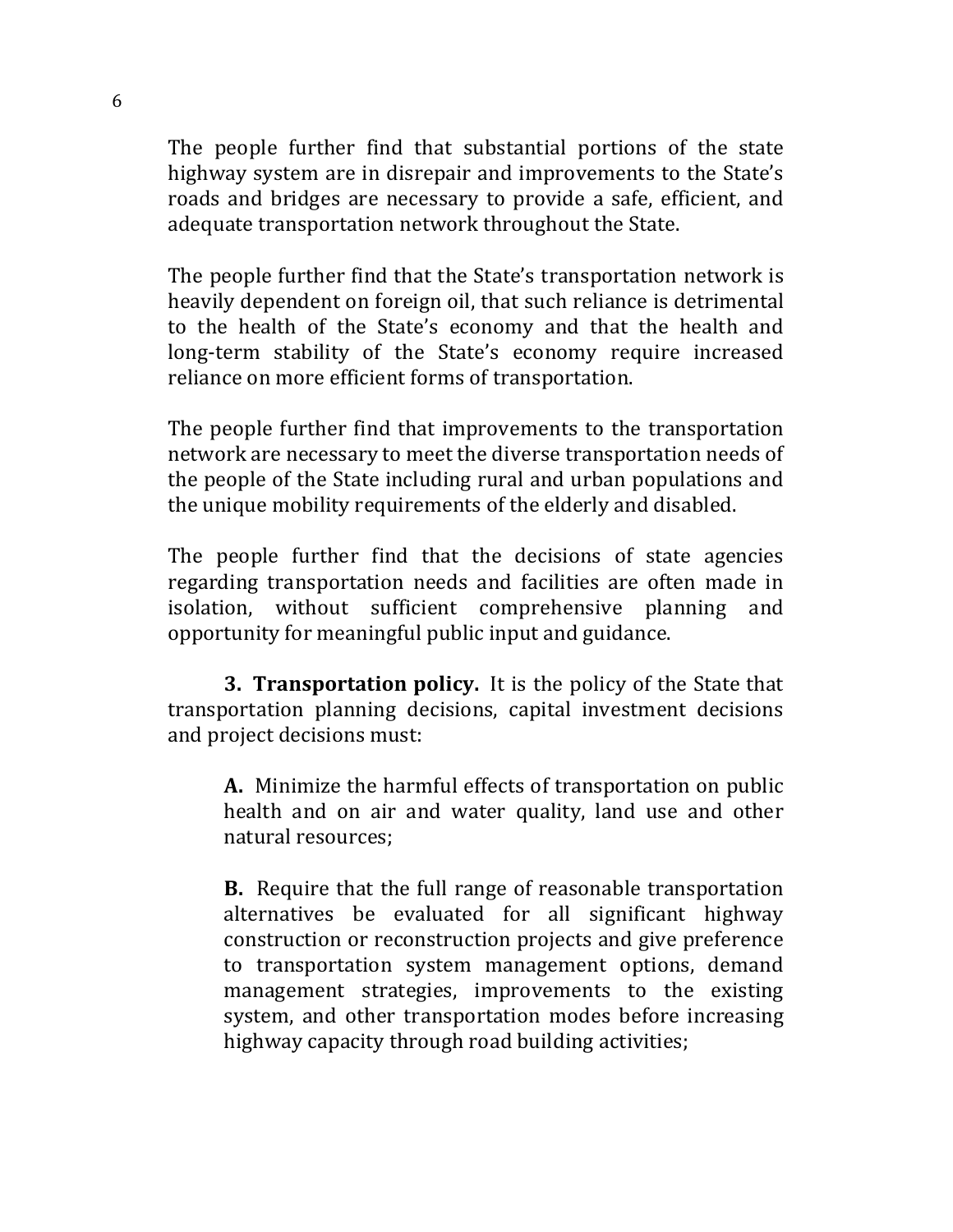**C.** Ensure the repair and necessary improvement of roads and bridges throughout the State to provide a safe, efficient and adequate transportation network;

**D.** Reduce the State's reliance on foreign oil and promote reliance on energy-efficient forms of transportation;

**E.** Meet the diverse transportation needs of the people of the State, including rural and urban populations and the unique mobility needs of the elderly and disabled;

**F.** Be consistent with the purposes, goals and policies of the Comprehensive Planning and Land Use Regulation Act; and

**G.** Incorporate a public participation process in which local governmental bodies and the public have timely notice and opportunity to identify and comment on concerns related to transportation planning decisions, capital investment decisions and project decisions. The department and the Maine Turnpike Authority shall take the comments and concerns of local citizens into account and must be responsive to them.

**4. Rulemaking.** The Department of Transportation shall adopt a rule within one year of the effective date of this Act, in coordination with the Maine Turnpike Authority and state agencies including the Department of Economic and Community Development, the Department of Agriculture, Conservation and Forestry and the Department of Environmental Protection, to implement the statewide comprehensive transportation policy. The rule must incorporate a public participation process that provides municipalities and other political subdivisions of the State and members of the public notice and opportunity to comment on transportation planning decisions, capital investment decisions, project decisions and compliance with the statewide transportation policy.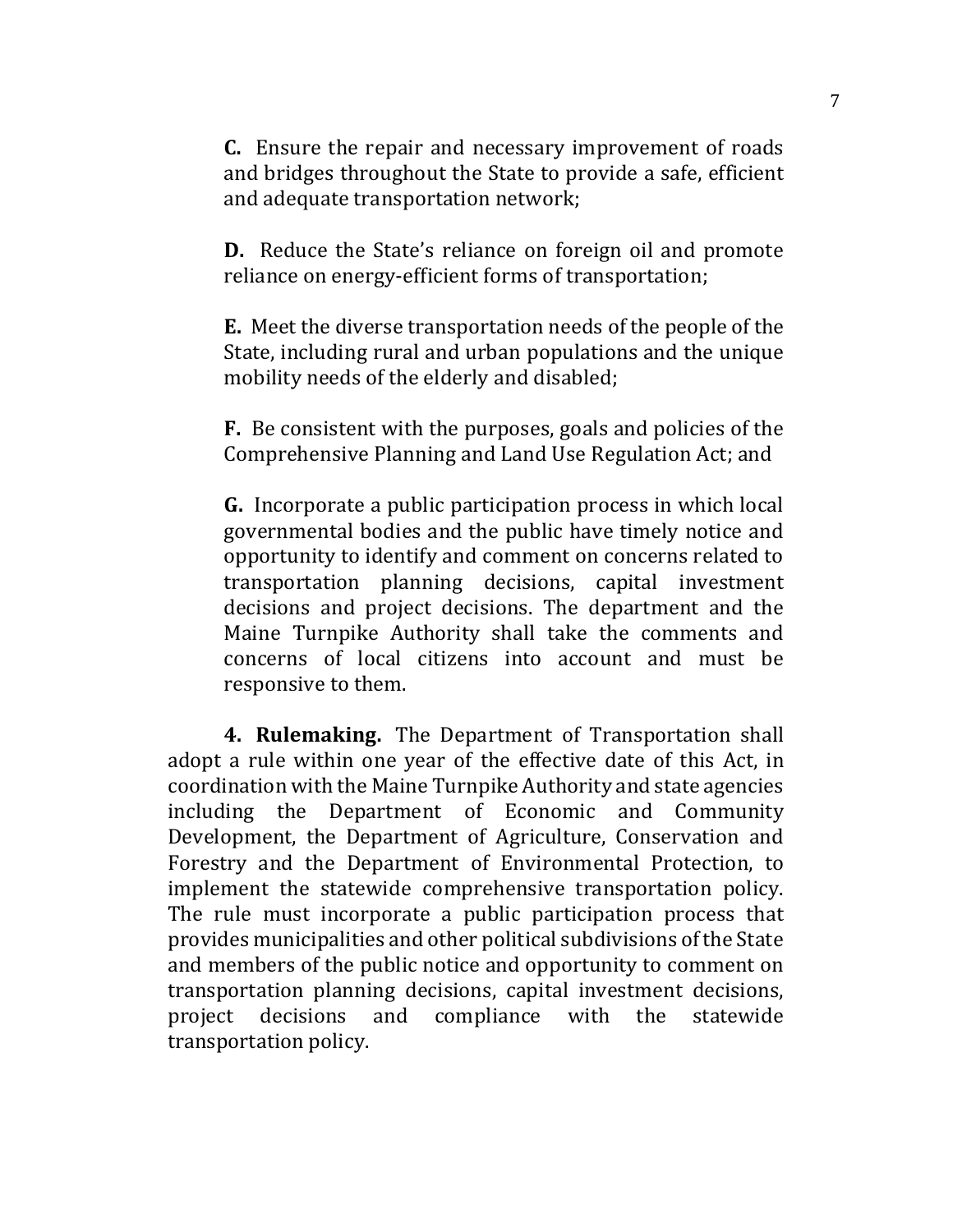The Department of Transportation shall adopt a rule, in coordination with the Department of Agriculture, Conservation and Forestry, that establishes linkage between the planning processes outlined in this section and those promoted by Title 30-A, chapter 187, subchapter 2 and that promotes investment incentives for communities that adopt and implement land use plans that minimize over-reliance on the state highway network. This rule is a major substantive rule as defined in Title 5, chapter 375, subchapter 2-A.

**5.** Applicability to Department of Transportation. Transportation planning decisions, capital investment decisions and project decisions of the Department of Transportation are governed by and must comply with the transportation policy set forth in this section and rules implementing that policy.

# **6. [Repealed.]**

**7.** Priorities, service levels, capital goals and reporting. The Department of Transportation shall classify the State's public highways as Priority 1 to Priority 6 corridors using factors such as the federal functional classification system, regional economic significance, heavy haul truck use and relative regional traffic volumes. The department shall also establish customer service levels related to safety, condition and serviceability appropriate to the priority of the highway, resulting in a system that grades each highway as Excellent, Good, Fair, Poor or Unacceptable.

To provide a capital transportation program that is geographically balanced and that addresses urban and rural needs, the department shall include the following goals as part of its capital improvement plans and program delivery. The goals are to:

**A.** By 2022, improve all Priority 1 and Priority 2 corridors so that their safety, condition and serviceability customer service level equals Fair or better;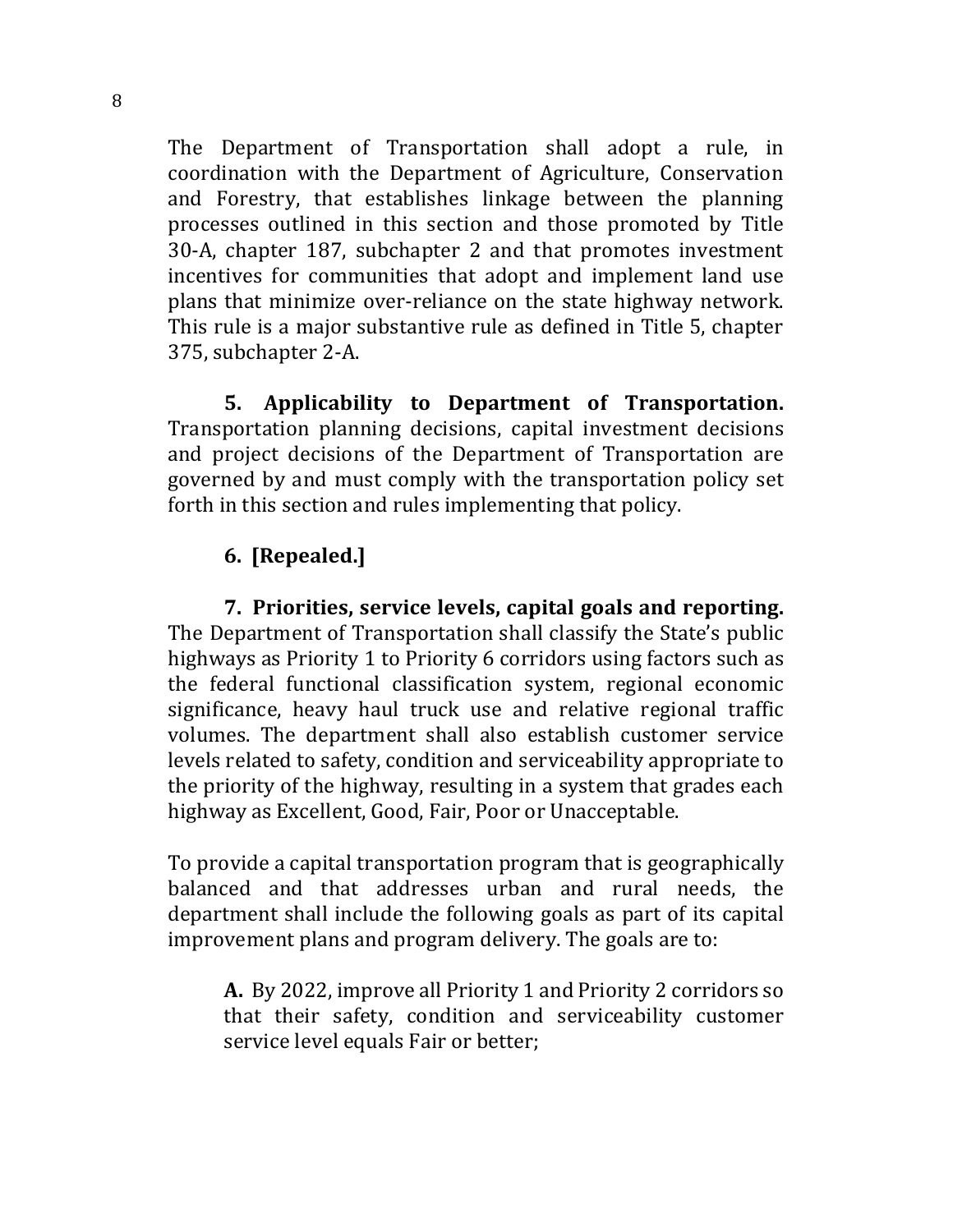**B.** By 2027, improve all Priority 3 corridors so that their safety, condition and serviceability customer service level equals Fair or better;

**C.** By 2017, implement a pavement program for all Priority 4 corridors that maintains their ride quality customer service level at Fair or better:

**D.** Continue the light capital paving program on a 7-year cycle for Priority 5 corridors outside compact areas as defined in section 754; and

**E.** By 2015, develop and implement a similar asset priority and customer service level system of measurement for all major freight and passenger transportation assets owned or supported by the department, including capital goals.

The department shall report to the joint standing committee of the Legislature having jurisdiction over transportation matters by March 1st of each odd-numbered year quantifying progress realized and time that has elapsed since the goals were established. The department shall recommend any remedial actions, including additional funding or revisions to the goals, that the department determines to be necessary or appropriate.

23 M.R.S.  $\S$  73 (footnotes omitted). In short, the STPA has six primary components: it lists a series of "[p]urposes and findings" regarding transportation decisions; sets out seven policies to be integrated into transportation decisions; and requires the Department to adopt rules to implement the transportation policy, comply with the transportation policy and the rules implementing that policy, establish a priority system for state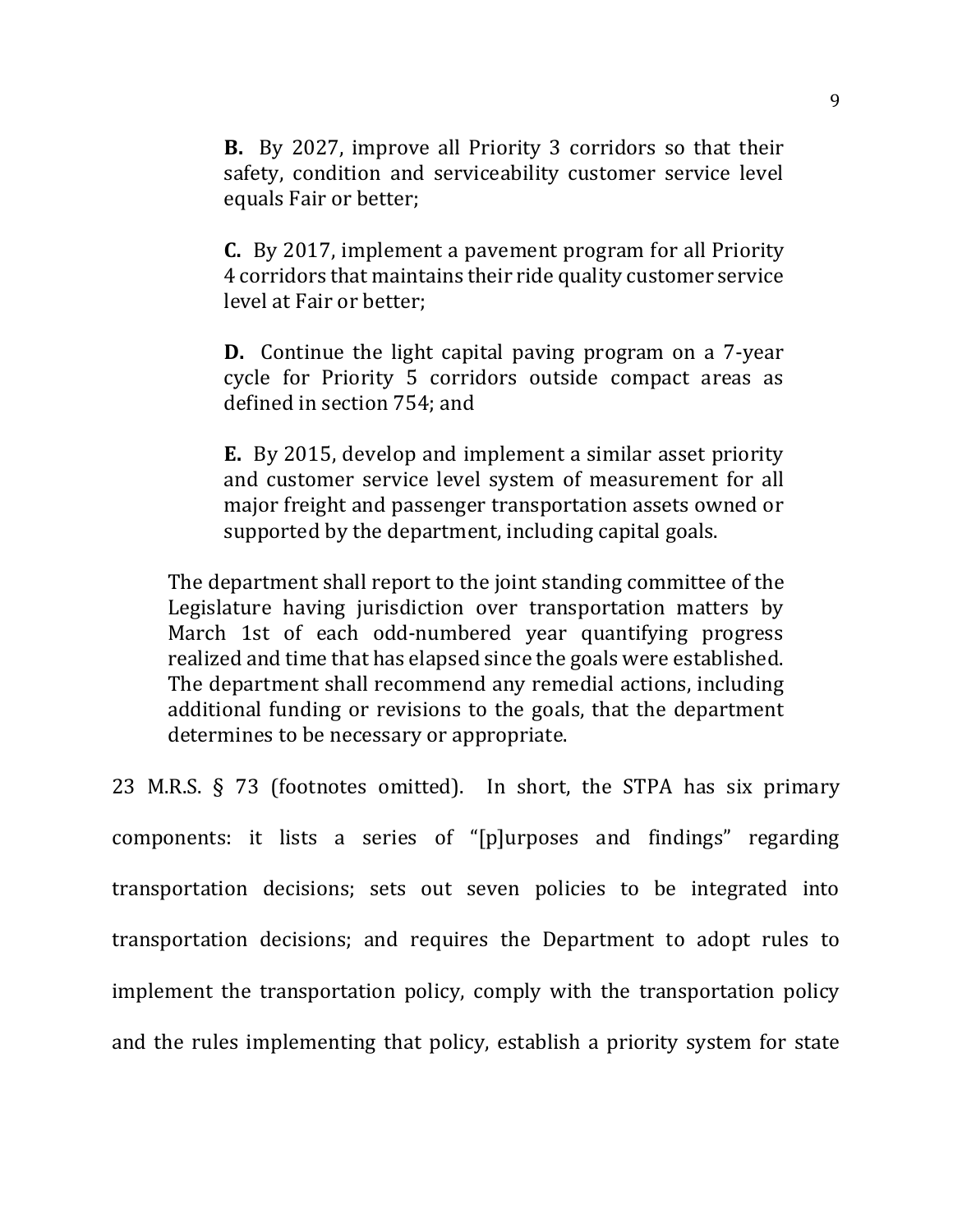highway improvements, and report to the Legislature on a biennial basis regarding its progress and plans in meeting those goals. 23 M.R.S.  $\S$  73.

 $[$ [[9] As the LLCs concede, the plain language of the STPA unambiguously provides for no express private right of action.<sup>5</sup> The LLCs argue, however, that a private right of action is instead implied by the STPA. We discern nothing in the language of the STPA that implies the creation of a private right of action. Contrary to the LLCs' suggestion, the mere presence of the words "must" and "shall" in a statute does not mean that a private right of action exists to enforce it. In *Larrabee*, for example, one of the statutes at issue provided that "[a]n employer shall" complete certain acts or else be "subject to a forfeiture of not less than \$50 nor more than \$500."  $486$  A.2d at 101 & n.6 (quotation marks omitted). Even given that language, we held that "nothing in the plain language or legislative history of [the provision] indicates that our Legislature intended a private party to have a right of action under [the statute]."<sup>6</sup> *Id.* at 101.

<sup>&</sup>lt;sup>5</sup> In other matters in which we have recognized an express statutory right of action, the language of the relevant statutes has provided, for example, "Any person who ... suffers any loss ... as a result of [the conduct at issue] may bring an action  $\dots$  for restitution and for such other equitable relief, including an injunction, as the court may deem to be necessary and proper." *Bartner v. Carter*, 405 A.2d 194, 199 (Me. 1979) (quotation marks omitted) (referring to the Unfair Trade Practices Act); see Bank of Am., N.A. v. Camire, 2017 ME 20, ¶ 13, 155 A.3d 416 (stating that the Maine Fair Debt Collection Practices Act affords consumers a private right of action by providing that "any debt collector who fails to comply with any provisions of this Act with respect to any person is liable to that person,"  $32$  M.R.S. § 11054(1) (2017)). The STPA does not contain similar language.

<sup>&</sup>lt;sup>6</sup> The LLCs' reliance on *Roop v. City of Belfast*, 2007 ME 32, 915 A.2d 966, is misplaced. In that case, we held that city residents had common law standing to challenge the referendum process by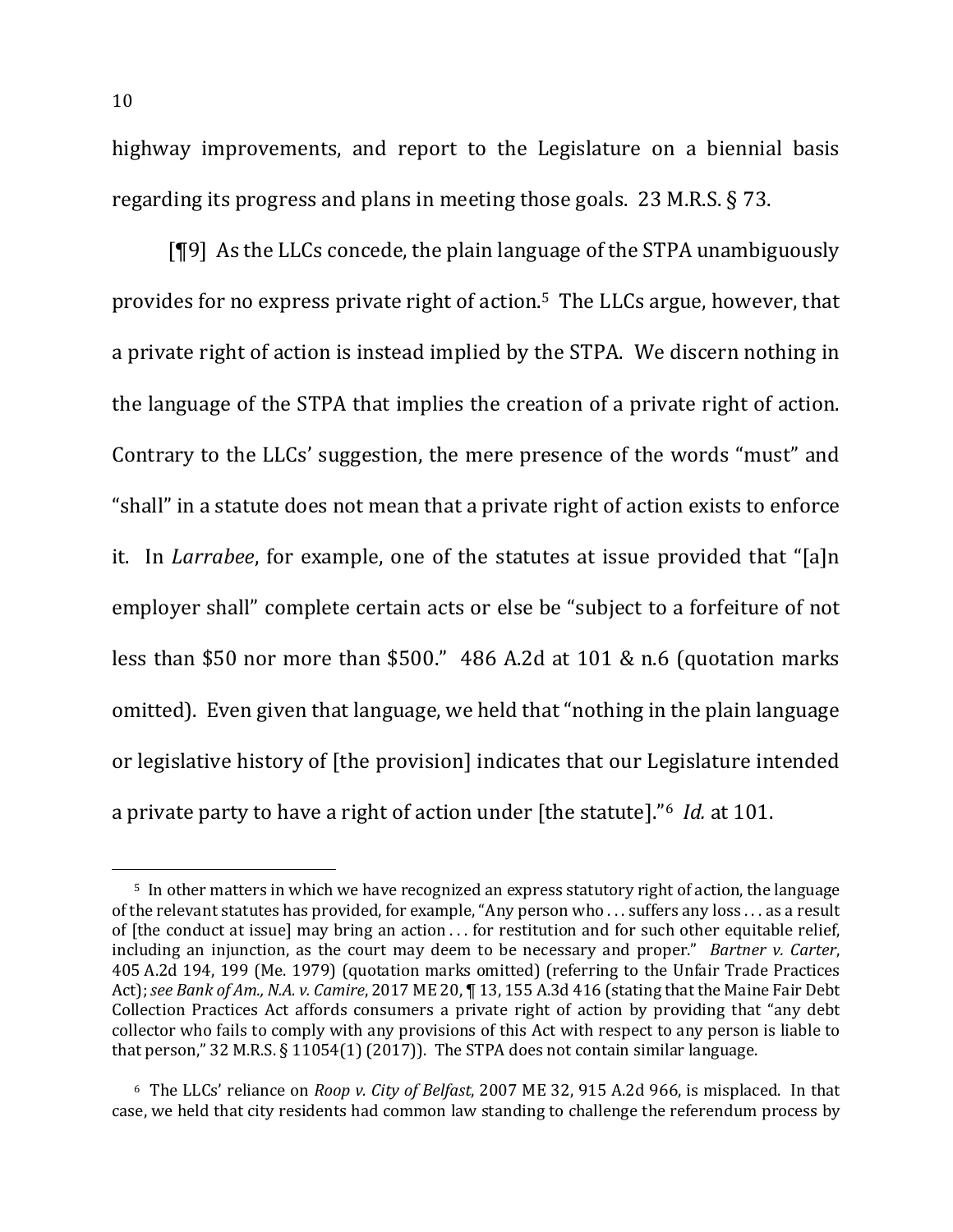$[$ [10] The LLCs further argue that the STPA would be a nullity—"a meaningless exercise"—in the absence of any enforcement mechanism. They offer no authority for the proposition that a statute is a nullity unless it provides for a private right of action, however, and indeed, the STPA is similar in effect to numerous other statutory provisions that set out broad policy objectives, *e.g.*, 1 M.R.S. § 401 (2017); 9-A M.R.S. § 1-102(2) (2017); 18-A M.R.S. § 1-102(b) (2017); 22 M.R.S.  $\S$  4050 (2017), or require an entity to promulgate rules and regulations to further effectuate statutory objectives, *e.g.*, 4 M.R.S. § 198 (2017); 10 M.R.S. § 2369 (2017); 22 M.R.S. § 2124 (2017); 32 M.R.S. § 13722 (2017). That the STPA contains few or no particularities on how its broad transportation goals and policies are to be executed also indicates that it was not intended to afford any private right of action. See Barbuto *v. Advantage Sales & Mktg., LLC,* 78 N.E.3d 37, 50 (Mass. 2017) (declining to imply a private right of action where the statute "provides no guidance as to what the appropriate contours of the implied right of action would be").

which an ordinance amendment was accomplished. *Id.*  $\P\P$  2-11. We expressly declined to consider, however, whether the growth management statute—according to which the referendum process was completed—provided a private right of action because the parties never raised it. *Id.* **[9** n.2; *see Lindemann v. Comm'n on Governmental Ethics & Election Practices*, 2008 ME 187, ¶ 8, 961 A.2d 538 (" $|T|$ he question of whether a specific individual has standing is significantly affected by the unique context of the claim."). To the extent *Roop* may have caused confusion, we take this opportunity to reiterate that, when there is no explicit language creating a private right of action, the courts should first determine whether a private right of action is available to enforce a statutory provision.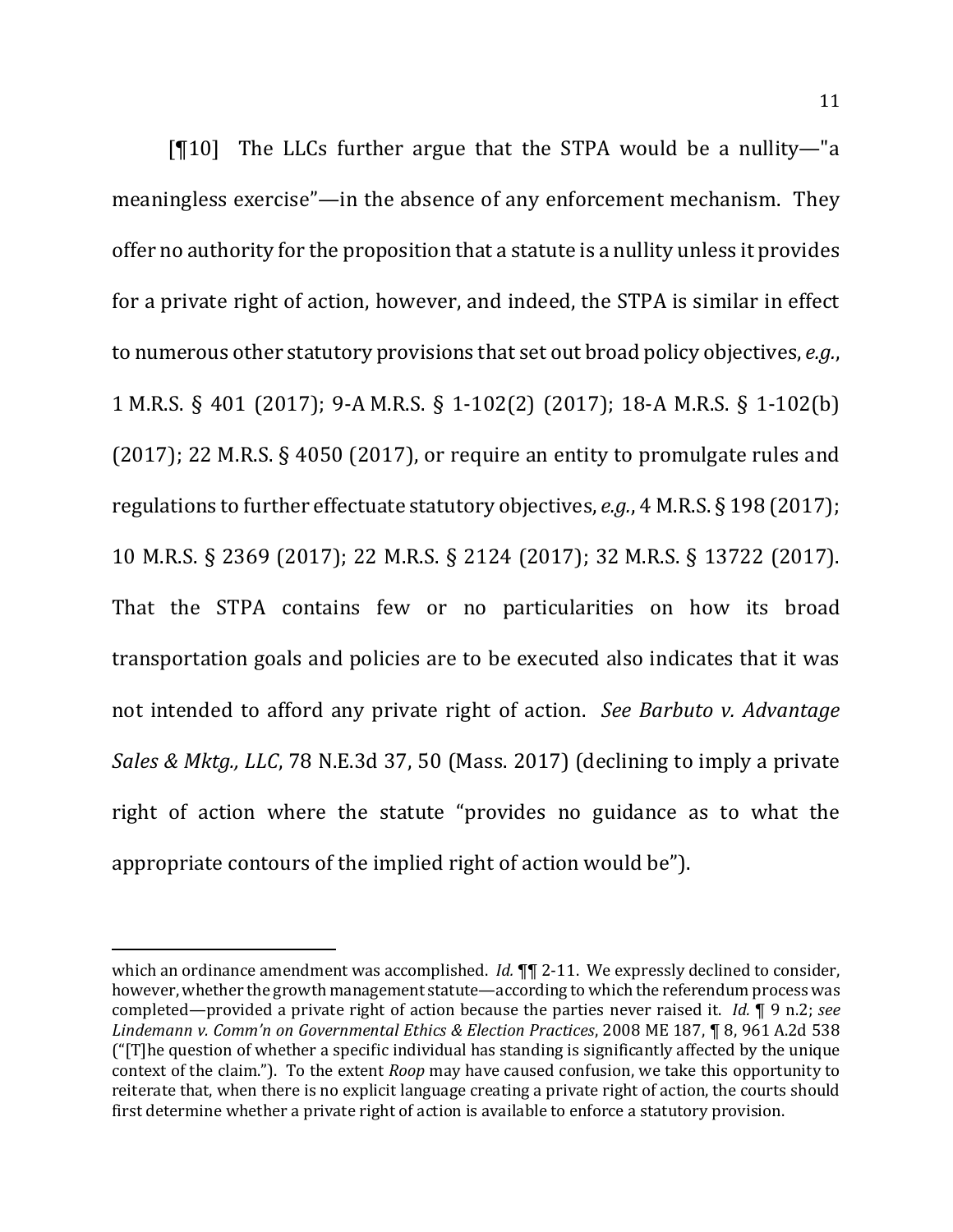$[11]$  The STPA must be interpreted consistently with other provisions that unequivocally provide the Department with broad authority to manage the State's highways as a delegation of Executive Branch power. *See* 23 M.R.S. § 52 (2017) (describing the Department's powers regarding "the planning, design, engineering, construction, improvement, maintenance and use of transportation infrastructure"). Nothing in the STPA suggests an encroachment on that authority.

 $[12]$  We therefore conclude that the plain language of the STPA unambiguously provides for no implied private right of action. Because the plain language of the STPA resolves the question before us, we need not look beyond that language to discern the legislative intent. See Stockly v. Doil, 2005 ME 47,  $\P$  12, 870 A.2d 1208. Nevertheless, because the trial court and the parties focused on the legislative history of the statute, and in the interest of clarifying the means of determining legislative intent for citizen-enacted legislation, we address the legislative history of the STPA as well. See id.

B. Legislative History

 $[13]$  As an initial matter, we address the LLCs' challenges to the procedure undertaken by the trial court when it evaluated the legislative history of the STPA to determine whether it discloses a legislative intent to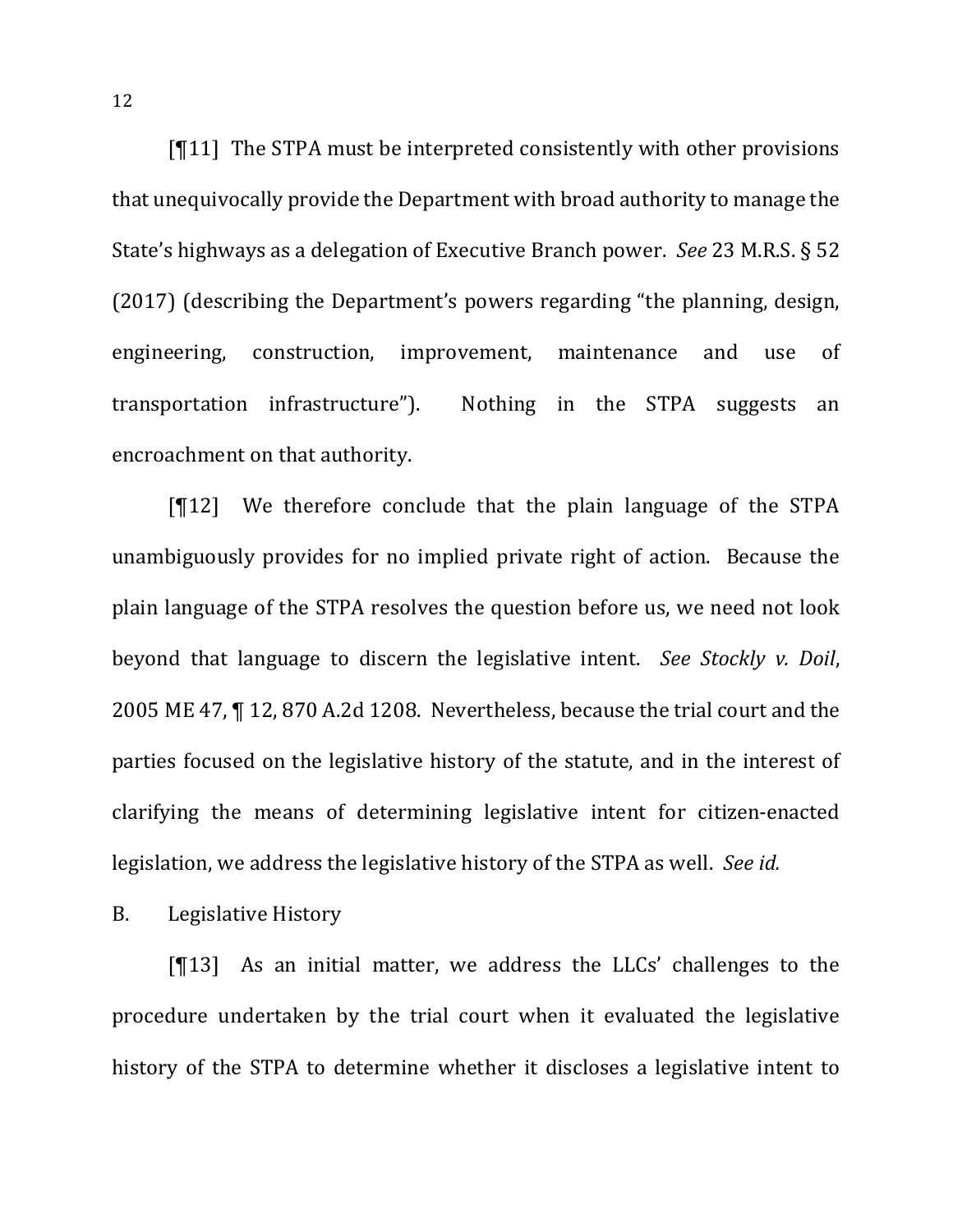provide for a private right of action. Contrary to the suggestion underlying many of the LLCs' arguments, the legislative intent of any statutory enactment is determined wholly as a matter of law, not fact; the trial court determines legislative intent as a matter of law, and we determine legislative intent de novo as a matter of law on appeal. *MaineToday Media, Inc.*, 2013 ME 100, 1 7, 82 A.3d 104; see In re Wage Payment Litig., 2000 ME 162, ¶ 4, 759 A.2d 217 ("If the plain meaning of the text does not resolve an interpretative issue raised, we then consider the statute's history, underlying policy, and other extrinsic factors to ascertain legislative intent."); *State v. Coombs*, 1998 ME 1, ¶ 9, 704 A.2d 387 (characterizing de novo review as "independent review for conclusions of law"); *League of Women Voters v. Sec'y of State*, 683 A.2d 769, 773-74 (Me.) 1996) (determining legislative intent without any evidentiary presentations); *see also Alaskans for a Common Language, Inc. v. Kritz*, 170 P.3d 183, 189 (Alaska 2007) ("We also apply our independent judgment to questions of statutory interpretation and adopt the rule of law that is most persuasive in light of precedent, reason and policy." (alteration omitted) (quotation marks omitted)). Thus, no burden or standard of proof applies, judicial notice is not implicated,<sup>7</sup> "evidence" of legislative history is not offered or admitted, and the

<sup>&</sup>lt;sup>7</sup> Pursuant to M.R. Evid. 201, judicial notice applies to "an adjudicative fact only, not a legislative fact." Whereas an adjudicative fact is the "'who-did-what-and-when' kind of question that normally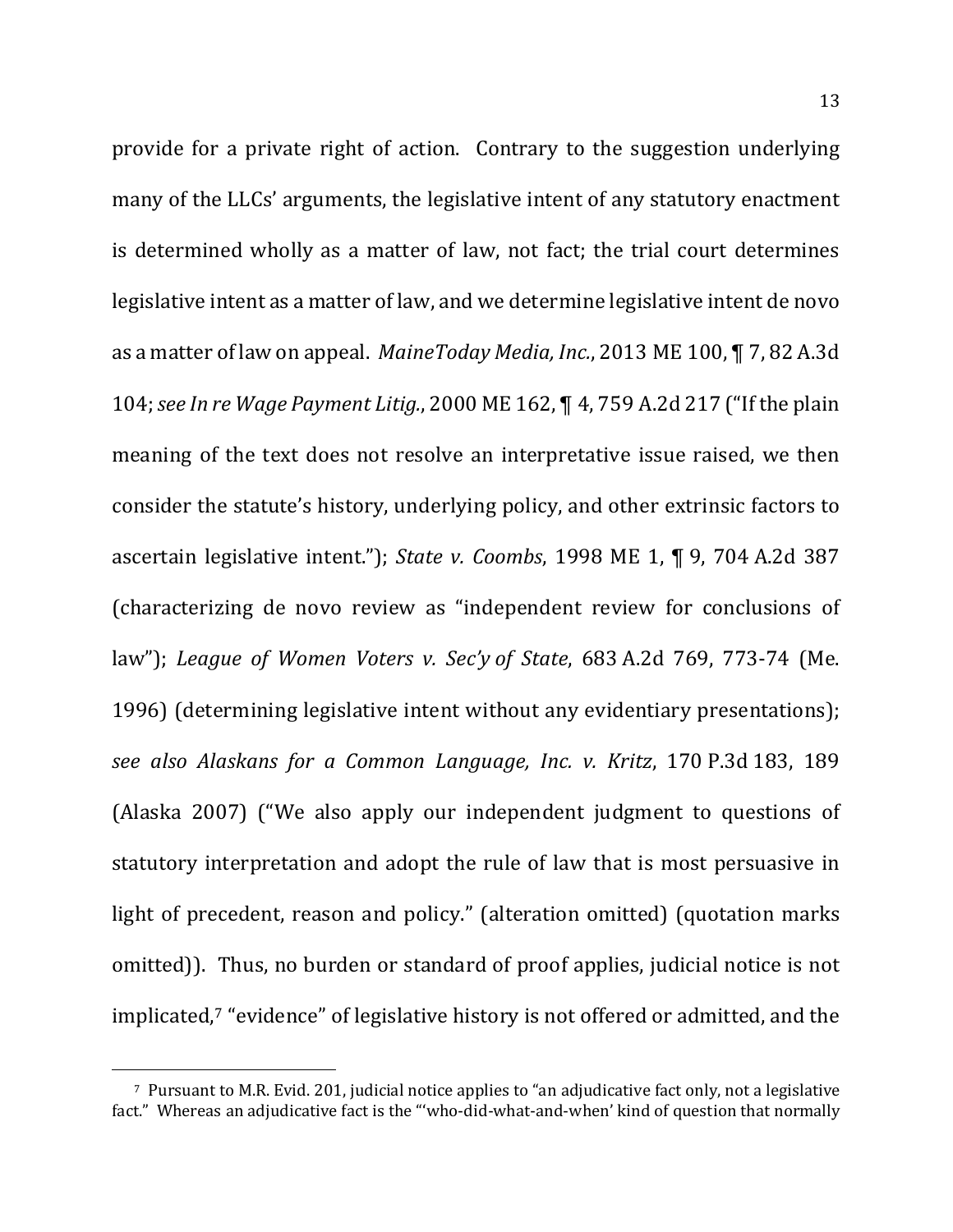court is not limited to reviewing those portions of legislative history that have been provided by the parties. No matter what materials are directed to a court's attention, the court's review of any and all legislative history information in the course of its own evaluation of the law is not any more limited than a court's review of precedent identified by the parties.

 $[\mathcal{T}14]$  Contrary to the LLCs' contention, legislative intent is therefore properly analyzed in the context of a Rule  $12(c)$  motion without any evidentiary process. Further, although consideration pursuant to Rule  $12(c)$  required the trial court—and, on appeal, requires us—to make all *factual* inferences in favor of the LLCs, they are entitled to no favorable inferences as to the *legal* interpretation of the STPA—including the legislative intent as determined through its legislative history. See Cunningham, 538 A.2d at 267.

 $[\![15]\!]$  In evaluating legislative intent using information beyond the language of the provision, we have relied on a variety of materials, including the statutory scheme in which the relevant section is found, *see Charlton v.* 

goes to a jury," legislative facts "are those a court takes into account in determining the constitutionality or interpretation of a statute." M.R. Evid. 201 Advisers' Note to 1976 promul. (quotation marks omitted). We have also characterized legislative facts as those on which the Legislature relies as a matter of public policy in fashioning a statute. See Aseptic Packaging Council v. *State*, 637 A.2d 457, 460 (Me. 1994); *Durepo v. Fishman*, 533 A.2d 264, 265 (Me. 1987). As the United States Supreme Court has held, "a legislative choice is not subject to courtroom fact-finding." *FCC* v. *Beach Commc'ns, Inc.*, 508 U.S. 307, 315 (1993); *see State v. \$223,405.86*, 203 So. 3d 816, 831 (Ala. 2016) (stating that "the testimony of a trial witness as to what legislators intended in voting for a statute . . . is inadmissible as evidence").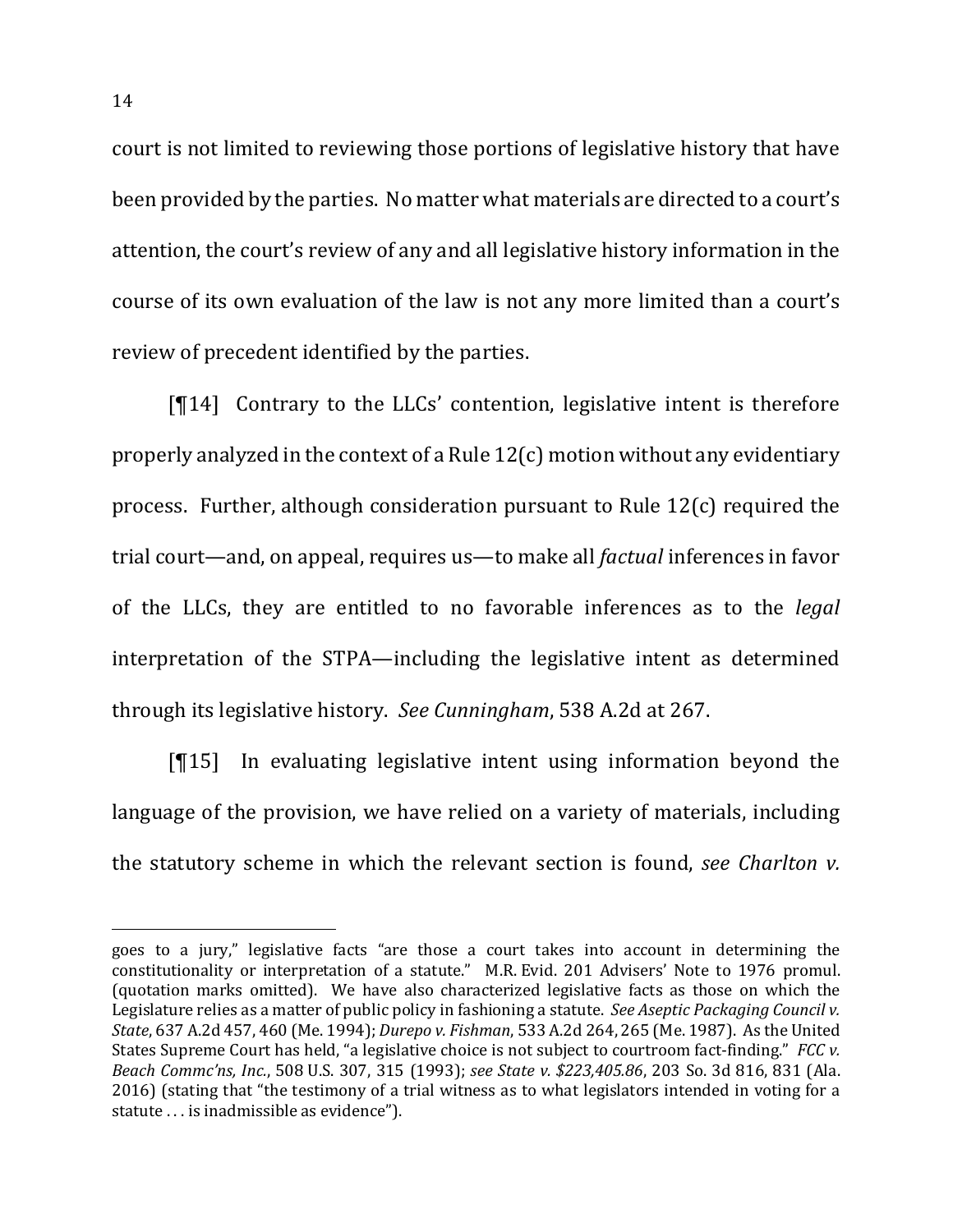*Town of Oxford*, 2001 ME 104,  $\P$  16, 774 A.2d 366; the history of relevant codifications, amendments, and repeals, *see State v. Legassie*, 2017 ME 202,  $\P$ [ $\parallel$  16-20, 171 A.3d 589; the legislative committee file, including testimony before a committee and newspaper articles submitted to a committee, *see Craig v. Caron,* 2014 ME 115,  $\P$  14, 102 A.3d 1175; *Bank of Am., N.A. v. Cloutier*, 2013 ME 17, ¶ 19, 61 A.3d 1242; *Me. Ass'n of Health Plans*, 2007 ME 69, ¶¶ 50-51, 923 A.2d 918; scholarly literature available at the time of the enactment, see *Cloutier*, 2013 ME 17, ¶ 20, 61 A.3d 1242; "preenactment history, including circumstances and events leading up to a bill's introduction," *see Estate of Robbins v. Chebeague & Cumberland Land Tr.*, 2017 ME 17, ¶ 24, 154 A.3d 1185 (quotation marks omitted); reports and recommendations from legislative task forces, committees, and working groups, see Me. Ass'n of Health Plans, 2007 ME 69, ¶ 54, 923 A.2d 918; *Darling's v. Ford Motor Co.*, 1998 ME 232, ¶ 10, 719 A.2d 111; narrative summaries and statements of fact accompanying proposed legislation and committee amendments, *see Me. Ass'n of Health Plans*, 2007 ME 69,  $\P\P$  49, 52, 923 A.2d 918; "pronouncements of the legislators during their initial consideration" of a statute, *see id.* ¶ 47; legislative debate, *see id.* **[4** 55; contemporaneous legislation, see In re Wage Payment Litig., 2000 ME 162, ¶¶ 9, 12, 759 A.2d 217; *Mundy v. Simmons*, 424 A.2d 135, 138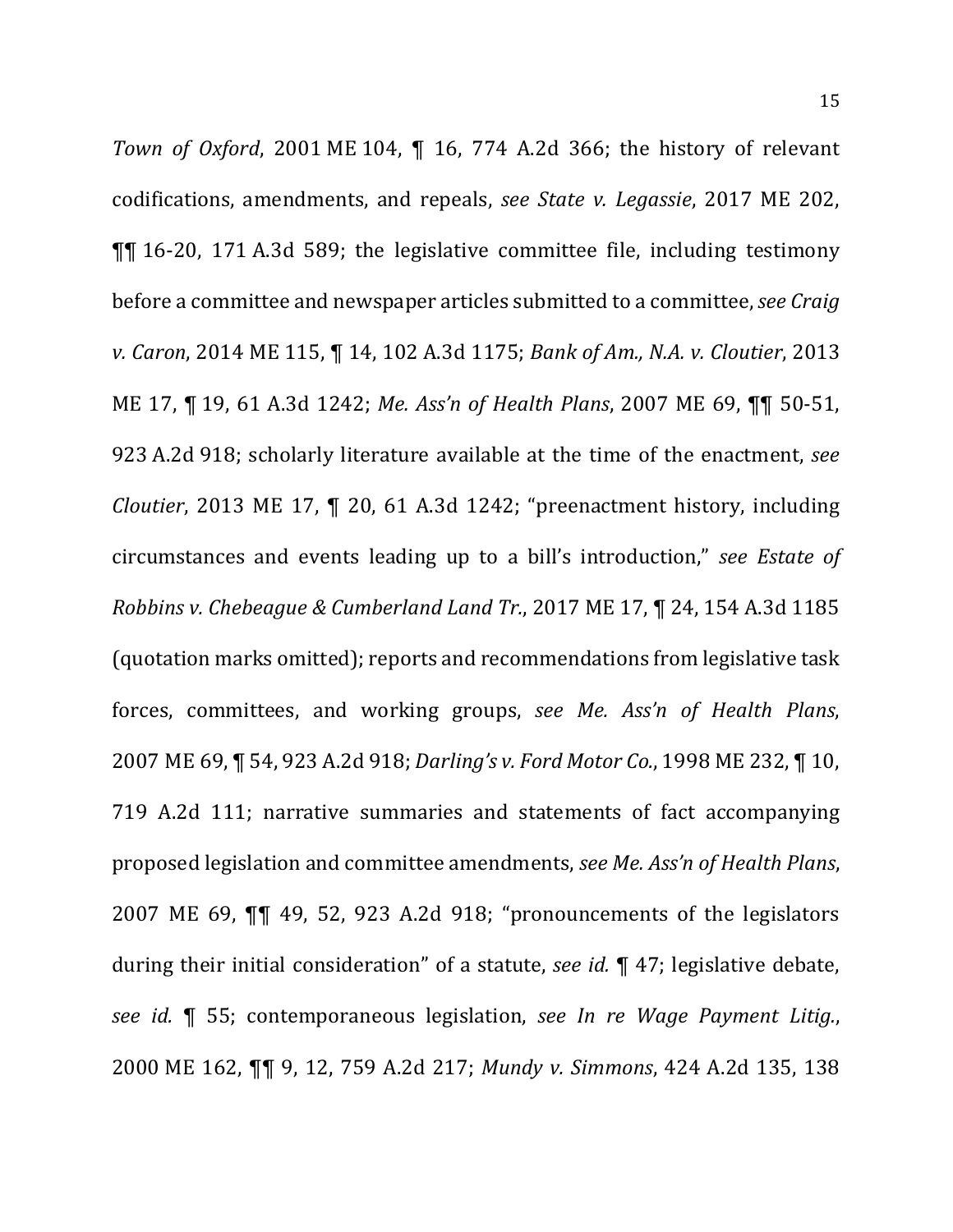(Me. 1980); interpretations of federal counterpart statutes, *Batchelder v. Realty Resources Hospitality, LLC*, 2007 ME 17, ¶ 20, 914 A.2d 1116; information from uniform codes from which the provision may have originated, *see Guardianship of Sanders,* 2016 ME 99, ¶ 9 n.7, 143 A.3d 795; and the analysis of legislation by the Office of Policy and Legal Analysis, see McLaughlin v. *Superintending Sch. Comm.*, 2003 ME 114, ¶ 18, 832 A.2d 782.

 $[$ [16] "Citizen initiatives are reviewed according to the same rules of construction as statutes enacted by vote of the Legislature." *Opinion of the Justices*, 2017 ME 100, ¶ 59, 162 A.3d 188; *see League of Women Voters*, 683 A.2d at 771. Interpreting citizen-enacted legislation requires us to "ascertain the will of the people" rather than the will of the Legislature. *Opinion* of the Justices, 2017 ME 100,  $\parallel$  7, 162 A.3d 188 (quotation marks omitted).

 $[T17]$  Legislative debate and other standard fare for determining legislative intent may be unavailable for citizen-enacted statutes, but we have the benefit of additional materials not available for Legislature-enacted statutes. For example, the Attorney General is required by statute to issue a "brief explanatory statement that must fairly describe the intent and content and what a 'yes' vote favors and a 'no' vote opposes for each direct initiative."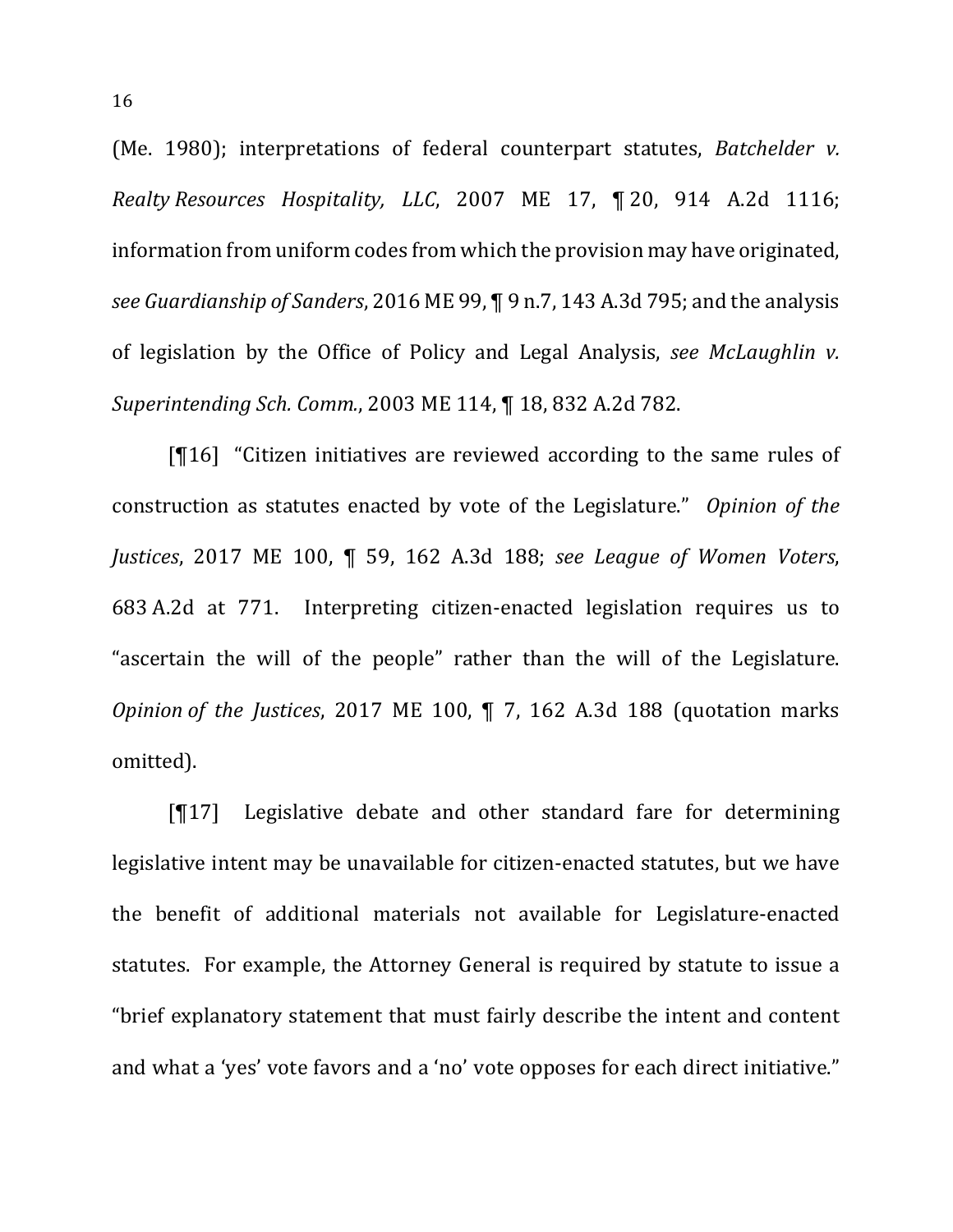1 M.R.S.  $\S$  353 (2017). The Office of Fiscal and Program Review also must "prepare an estimate of the fiscal impact on state revenues, appropriations and allocations of each measure that may appear on the ballot." 1 M.R.S.  $\S$  353. The language of the ballot question for a citizens' initiative is also an indication of legislative intent. *State v. Brown*, 571 A.2d 816, 818 (Me. 1990).

 $[18]$  We have relied on all such materials in determining legislative intent in prior matters. *Id.* ("In the absence of a challenge to the Attorney General's official explanation of the amendment, we assume that the voters intended to adopt the constitutional amendment on the terms in which it was presented to them . . . ."); *League of Women Voters*, 683 A.2d at 773-74 (discussing the Attorney General's explanatory statement attached to a referendum question); see also Kritz, 170 P.3d at 193 ("[W]hen we review a ballot initiative, we look to any published arguments made in support or opposition to determine what meaning voters may have attached to the initiative."); *People v. Clendenin*, 232 P.3d 210, 215 (Colo. App. 2009) (noting that "the explanatory publication of the Legislative Council of the Colorado General Assembly, otherwise known as the Blue Book ... provides important insight into the electorate's understanding of [a citizen initiative] when it was passed and also shows the public's intentions in adopting the [enactment]."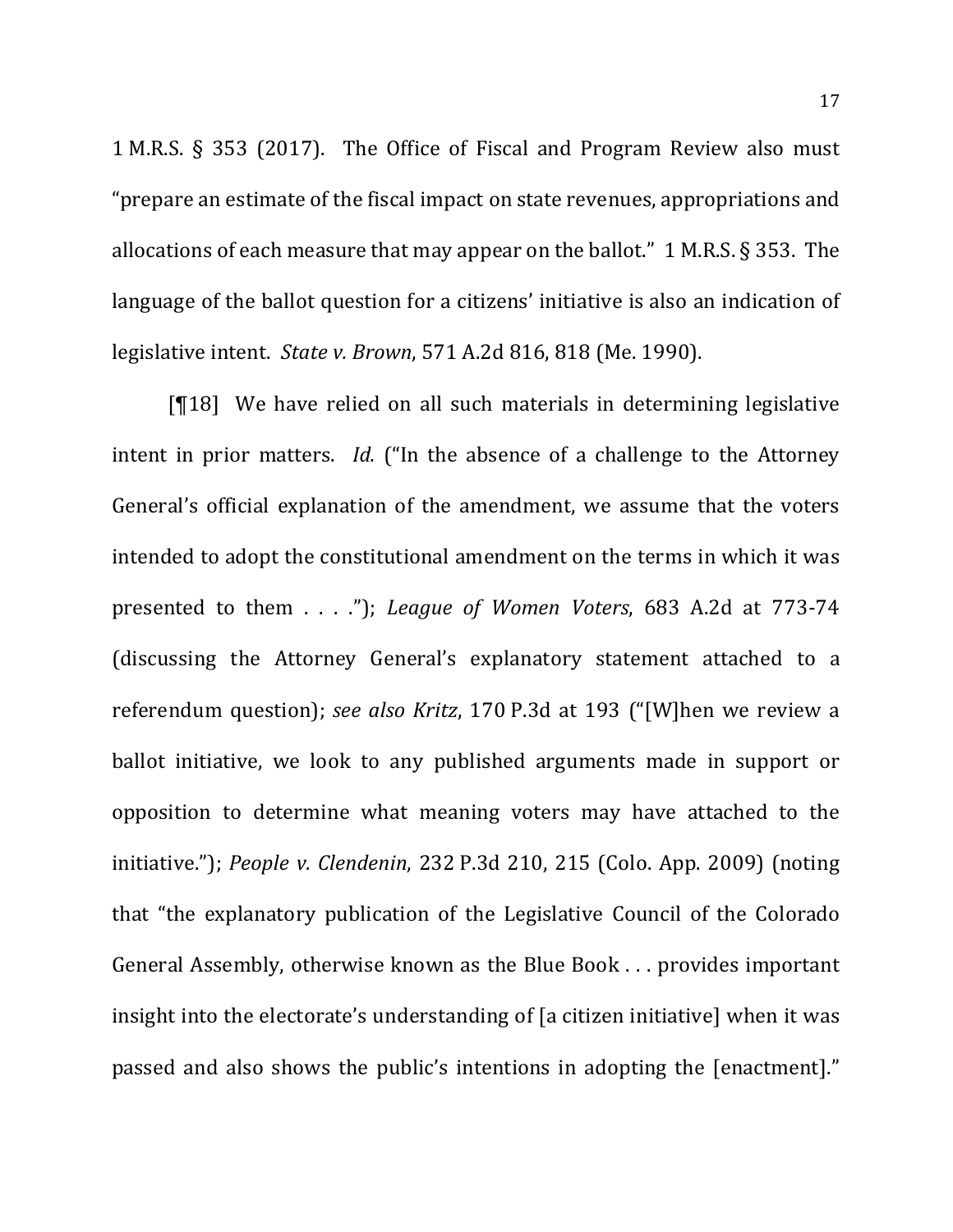(quotation marks omitted)); *Barbuto*, 78 N.E.3d at 49 ("[W]e look to the closest equivalent to legislative history, which is the Information for Voters guide that is prepared by the Secretary of the Commonwealth and sent to each registered voter before the election.").

 $[T19]$  We turn to a review of all such materials relating to the enactment of the STPA. In 1991, "An Act to Deauthorize the Widening of the Maine Turnpike and to Create a Sensible Transportation Policy" was first presented to the Legislature. L.D. 719 (115th Legis. 1991). The bill proposed the enactment of the STPA as well as the amendment of several other existing statutes within title 23. L.D. 719 (referred to the voters, 115th Legis. 1991). The Legislature declined to enact it, 1 Legis. Rec. H-751 (1st Reg. Sess. 1991); 3 Legis. Rec. S-801 (1st Reg. Sess. 1991), and the statute was eventually enacted by citizen initiative on November 5, 1991.<sup>8</sup> I.B. 1991, ch. 1, § 1 (effective Dec. 20, 1991);

<sup>&</sup>lt;sup>8</sup> The "Rule for the Sensible Transportation Policy Act," promulgated by the Department as required by the STPA, see 23 M.R.S. § 73(4) (2017), reiterates the policy goals in the STPA; sets out the "Statewide Long-Range Transportation Plan"; and addresses capital investment and project development strategies for the Department, the Maine Turnpike Authority, and municipalities. 8A C.M.R. 17 229 103-1 to -18, §§ I-III (2008). Like the STPA, to the extent the rule mandates any particular action by the Department, it does so only in the broadest of terms; it also places public participation procedures within the Department's discretion based on the scope and nature of the project at issue. *E.g.*, 8A C.M.R. 17 229 103-7 § I(7)(C) (requiring that the Department "initiate a public participation process commensurate with the scope of [a given] project" and listing examples of what the "information provided through the public participation process may include"); 8A C.M.R. 17 229 103-7 § I(7)(E) (stating that the Department "may hold a public hearing on the draft strategy evaluation and analyses"); 8A C.M.R. 17 229 103-9 § I(10)(A) (stating that the Department will "engage a public participation process" in the "preliminary design of funded projects, at [the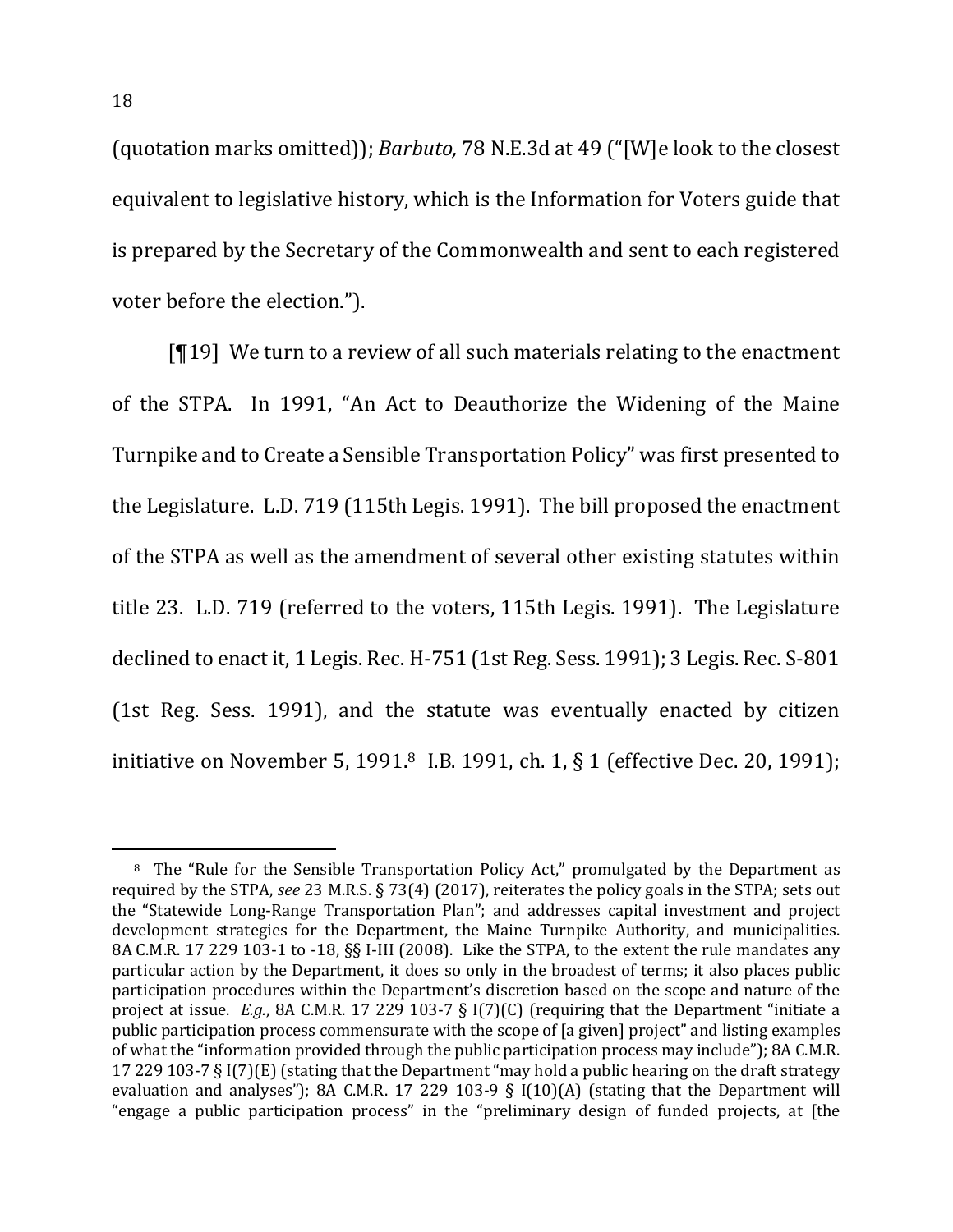L.D. 719 (referred to the voters, 115th Legis. 1991); see Me. Const. art. IV, pt. 3,  $\S$  18; 21-A M.R.S.  $\S$ § 901-906 (2017).

 $[T20]$  The legislative history of the STPA persuades us that the particular focus of the bill was to prevent the Turnpike Authority from executing its plan to widen the Turnpike in southern Maine and to diminish the Turnpike Authority's ability to accomplish similar plans in the future. The Statement of Fact accompanying the legislation stated as much in declaring that the legislation would "ensure that transportation decisions and the substantial commitments of public funds resulting from them are made in the context of a comprehensive, statewide transportation policy"; deauthorize the widening of the Maine Turnpike between Exits 1 and 6-A; require the Turnpike Authority to obtain the Legislature's approval for any widening or expansion of the Turnpike;<sup>9</sup> require the Turnpike Authority to transfer surplus funds to the Department; and make the Turnpike Authority's budget and expenditures subject to Legislative approval. L.D. 719, Statement of Fact (referred to the voters, 115th Legis. 1991); *see* Office of Policy and Legal Analysis, Joint Standing

Department's] discretion or if requested by municipal officials"). The rule contains no mention of any enforcement, right of action, court proceedings, or litigation of any kind.

<sup>&</sup>lt;sup>9</sup> The Turnpike Authority had previously been required to obtain Legislative approval only when widening the Turnpike to include more than three lanes in each direction between Exit 1 and Exit 6A, or more than two lanes in each direction elsewhere on the Turnpike. 23 M.R.S.A.  $\S$  1965(1)(D), 1968(1) (Supp. 1989); *see* L.D. 719, §§ 5, 7 (referred to the voters, 115th Legis. 1991).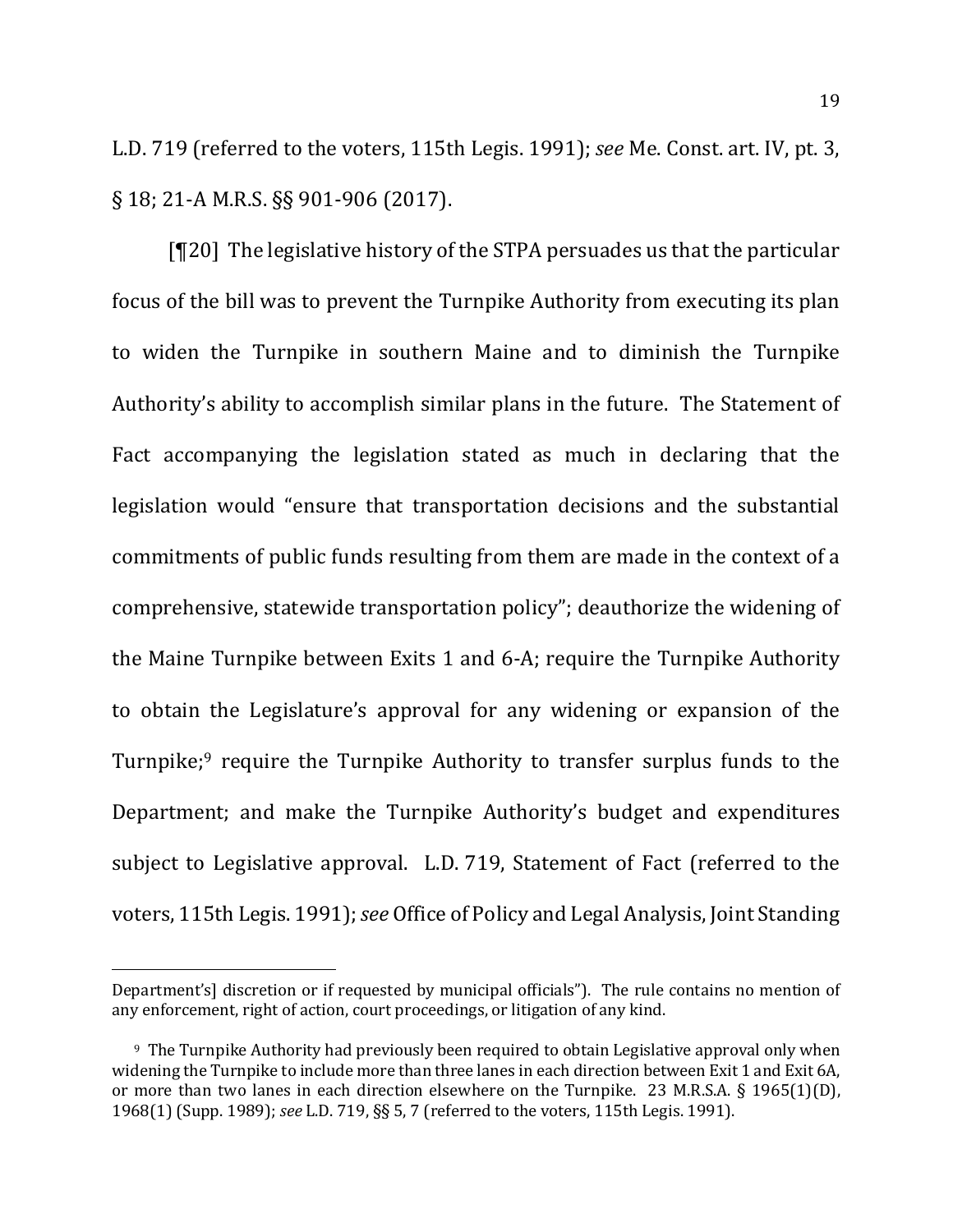Committee Bill Summaries, L.D. 719 (Aug. 1991). It is notable in this regard that every portion of the bill except the one enacting the STPA worked amendments to title 23, chapter 24, the chapter dedicated to the Maine Turnpike. L.D. 719 (referred to the voters, 115th Legis. 1991).

 $[T21]$  More than forty people testified at a public hearing about the bill before the Transportation Committee; the overwhelming focus of that testimony was the Turnpike Authority's plan to widen the Turnpike in southern Maine. An Act to Deauthorize the Widening of the Maine Turnpike and to Create *a Sensible Transportation Policy: Hearing on L.D. 719 Before the Comm. on Transp.* (*Hearing on L.D. 719*), 115th Legis. (1991). The supporters of the bill cited a host of financial, safety, air pollution, public health, and environmental concerns raised by the widening. *Hearing on L.D. 719* (testimony of Booth Hemingway, Kittery Coordinator; Marshall Burke, Dir. of the Am. Lung Ass'n of Me.; Brownie Carson, Exec. Dir. of the Nat. Res. Council of Me.; Elizabeth Lovejoy for the Me. Audubon Soc'y). Opponents argued that failing to widen the Turnpike would compromise Maine's economic prospects for tourism and other industries, deny residents job opportunities, and create road safety issues. *Hearing on L.D. 719* (testimony of Jerry G. Haynes for the Associated Gen. Contractors of Me., Inc.; Jon Olson, Exec. Sec'y of the Me. Farm Bureau;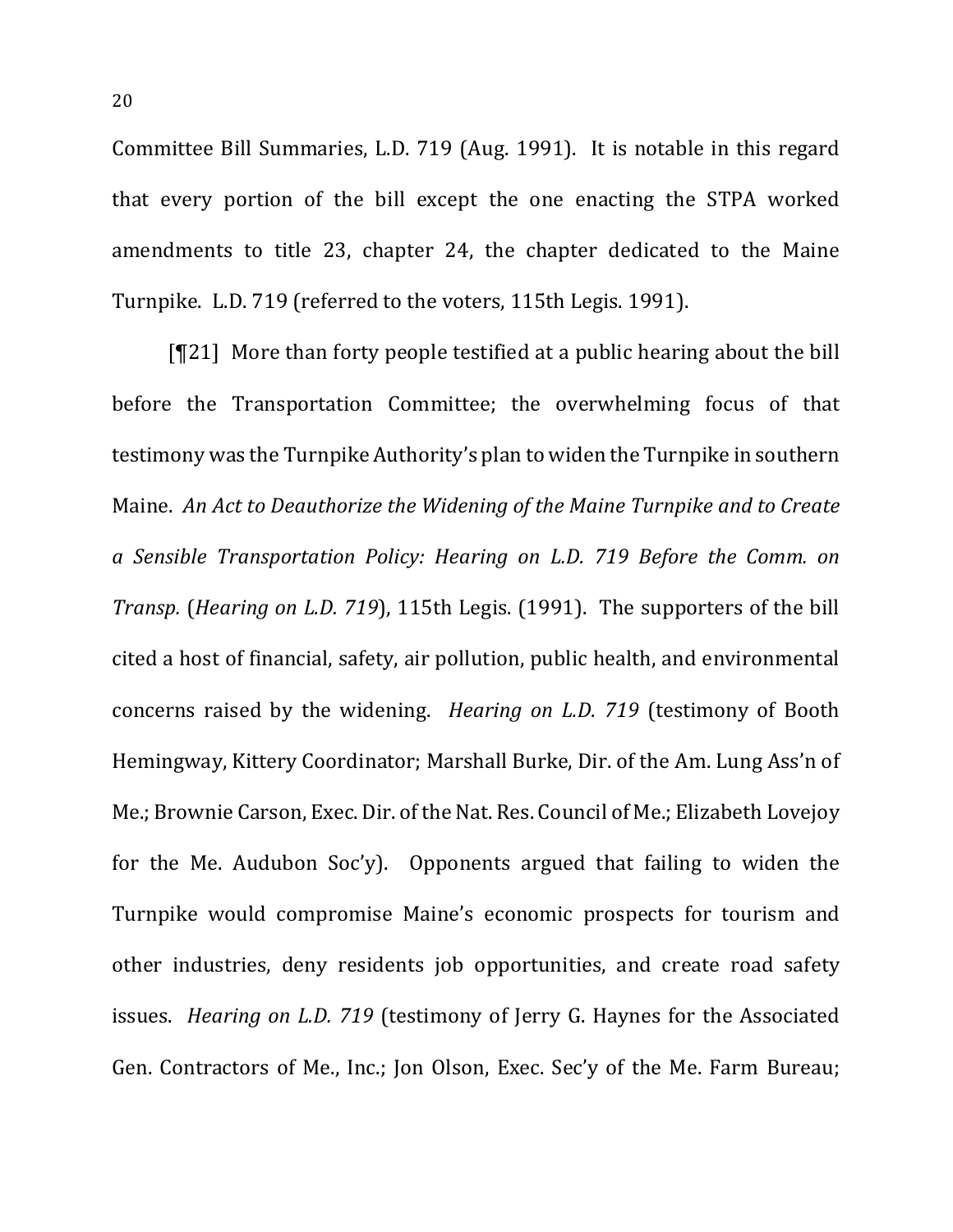David M. Spahn, Chairman of the Gov't Affairs Comm. of the Sanford-Springvale Chamber of Commerce; Milton F. Huntington for the Me. Hwy. Users Conference; Clyde G. Berry, Master of the Me. State Grange). Notably, a handful of opponents pointed out that proponents of the bill seemed to be unaware that the legislation would have any lasting effect other than to prevent the widening of the Turnpike. *Hearing on L.D. 719* (testimony of Laurie R. Winsor, Pres. of the Lewiston-Auburn Chamber of Commerce; Maria Fuentes, Dir. of the Me. Better Transp. Ass'n; Chuck Roundy for the Econ. Dev. Council of Me.).

[¶22] The LLCs rely on the testimony of the former Commissioner of the Department, who set out numerous concerns about the bill—among them, "I also fear that this new policy would give anyone the ability to stop a road improvement project by intervening or filing endless lawsuits." *Hearing on L.D.* 719 (testimony of Dana F. Connors, Comm'r of the Dep't of Transp.). The Commissioner's mention of the potential for litigation was a generalized statement that does little to suggest that the intent of the bill was to establish an implied private right of action; the testimony merely sets out the Commissioner's fear that others might interpret the bill in that manner.<sup>10</sup>

 $10$  If a statute is ambiguous, we "will uphold the agency's interpretation in its field of expertise unless the statute plainly compels a contrary result." Me. Ass'n of Health Plans v. Superintendent of *Ins.*, 2007 ME 69, ¶ 32, 923 A.2d 918 (quotation marks omitted). Whether the legislative intent of a statute was to create an implied private right of action is not within the Department's technical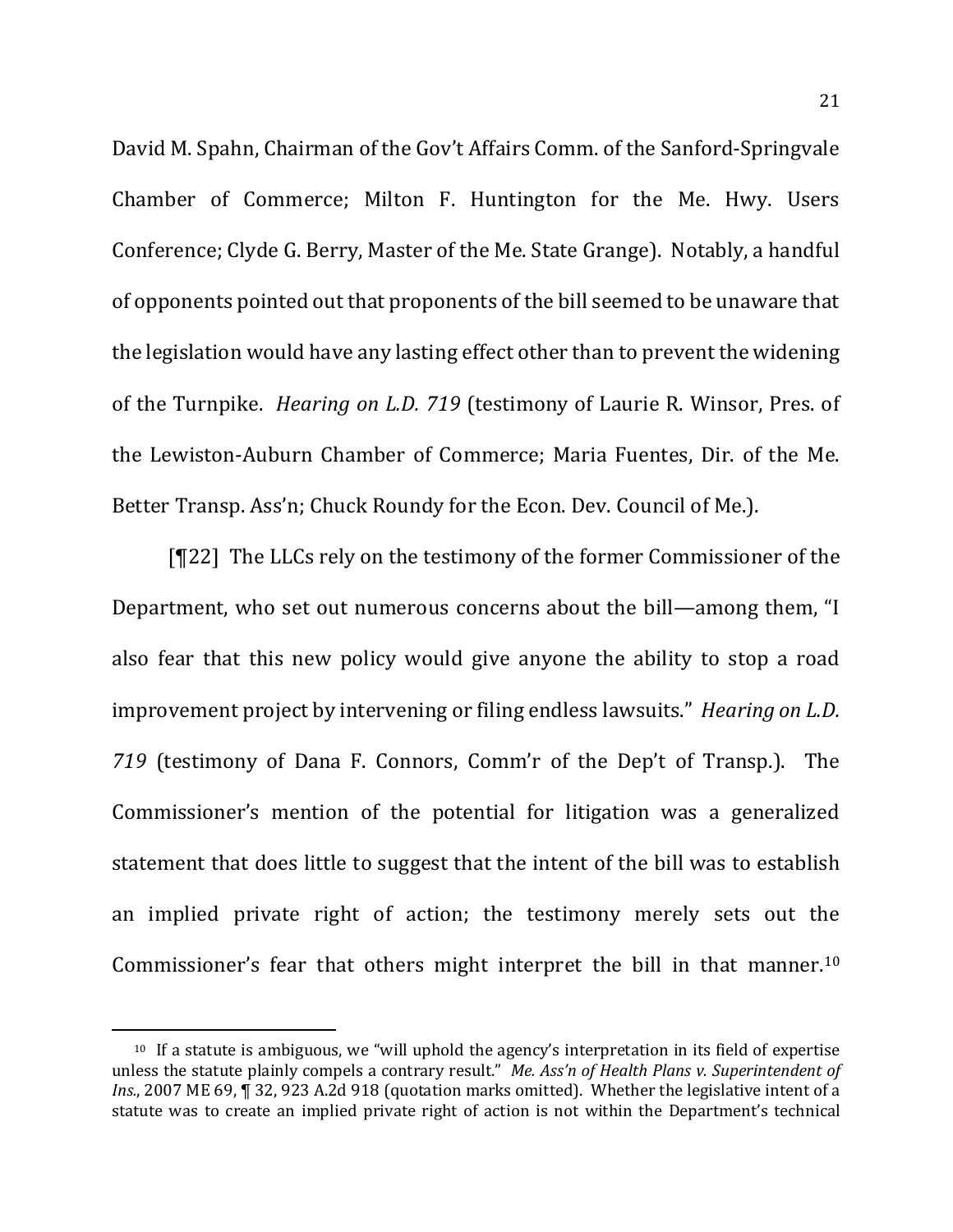Further, although several opponents worried that a new transportation policy might hinder road improvements, none addressed precisely how, by whom, or in what circumstances road work could be stymied. *Hearing on L.D.* 719 (testimony of Fuentes; Paul Violette; Berry; Jack Dexter, Pres. of the Me. Chamber of Commerce and Indus.) Rather, the opponents warned against a general anti-growth policy that they feared the enactment of the bill could signal. *Hearing on L.D.* 719 (testimony of Roundy, Winsor). Indeed, other than the Commissioner's single mention, the testimony contains no reference to a private right of action or, in fact, any mention of the STPA at all.

 $[T23]$  When the bill was presented to the voters by referendum, the ballot question was similarly focused on the broad policies at issue as applied to the widening of the Maine Turnpike; it asked, "Do you favor the changes in Maine Law concerning deauthorizing the widening of the Maine turnpike and establishing transportation policy proposed by citizen petition?" G. William Diamond, Sec'y of State, *Maine Citizen's Guide to Upcoming Initiative*, *Bond Issues, and Proposed Constitutional Amendment* (*Citizen's Guide*) 3 (1991).

expertise, and therefore we do not defer to the Department's interpretation of the STPA on that subiect. See Kane v. Comm'r of Dep't of Health & Human Servs., 2008 ME 185, ¶ 12, 960 A.2d 1196 (stating that deference is afforded only as to matters *not* within this Court's expertise); *Nichols v. Cantara & Sons*, 659 A.2d 258, 260-61 (Me. 1995) (holding that the calculation of a claim for loss of consortium is "not within the authority or traditional expertise of [the Workers' Compensation] Board").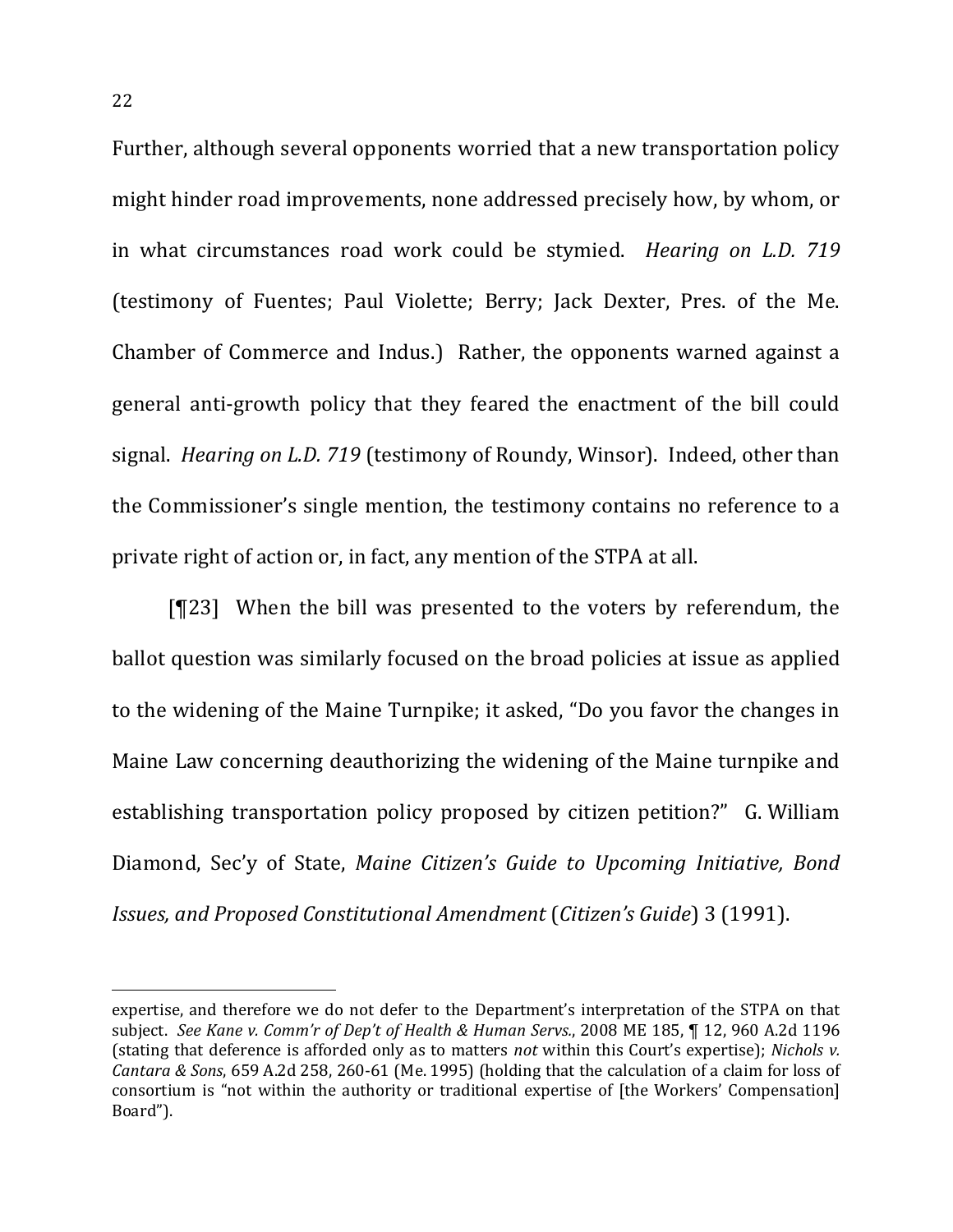[¶24] The *Citizen's Guide* to the 1991 referendum, published pursuant to 1 M.R.S.  $\S$  353, also gave no hint that any private right of action would be created. Like the Statement of Fact, the *Citizen's Guide* stated that the bill would require the adoption of a new transportation policy, "repeal existing statutory authority to widen the Maine Turnpike," require legislative approval of the Turnpike Authority's budget, and require that surplus Turnpike Authority funds be transferred to the Department. L.D. 719, Statement of Fact (referred to the voters, 115th Legis. 1991); *Citizen's Guide* 12.

 $[T25]$  Finally, although the STPA has undergone several amendments by the Legislature since 1991, in none of them has the Legislature made any adjustments indicating an intent to allow the enforcement of the STPA by implied private right of action. *See* R.R. 1991, ch. 2, § 88; P.L. 2003, ch. 22, § 1 (effective Sept. 13, 2003); P.L. 2007, ch. 470, § B-1 (effective June 30, 2008); P.L. 2011, ch. 610, §§ B-1, B-2 (effective Aug. 30, 2012); P.L. 2011, ch. 655, §§ JJ-9, JJ-41 (effective July 1, 2012); P.L. 2011, ch. 657, § W-5 (effective Aug. 30, 2012). 

 $[T26]$  These legislative history sources do not purport to set out the intent of all—or even most—of the citizens who voted to enact the STPA, but they do illuminate the context and substance of the statewide conversation that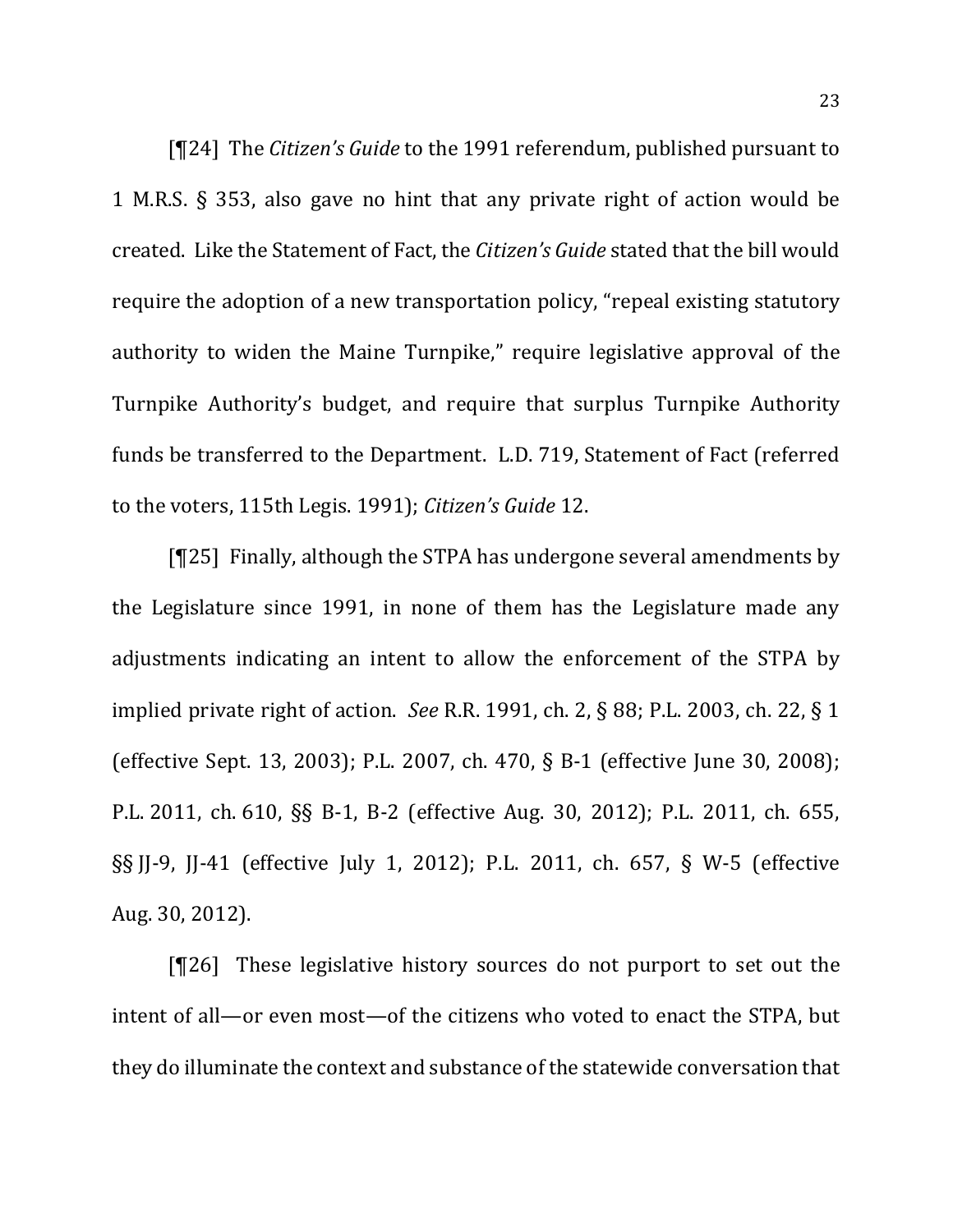culminated in the citizens' enactment of the STPA in 1991. See Brown, 571 A.2d at 818 (adopting "a common sense view of the context in which the voters of Maine adopted [a provision]"). The bulk of that conversation regarded the widening of the Maine Turnpike, indicating that the STPA was intended to reset the State's broad transportation policy goals. Citizen-initiated legislation must be interpreted liberally to effectuate its purpose, *Opinion of the Justices*, 2017 ME 100,  $\P$  59, 162 A.3d 188, but it should not be interpreted beyond the scope of the legislative intent underlying its enactment, *League of Women Voters*, 683 A.2d at 773 ("It is fundamental that we look to the purpose for which a law is enacted, and that we avoid a construction which leads to a result clearly not within the contemplation of the lawmaking body." (quotation marks omitted)); *see Kritz*, 170 P.3d at 192 n.28 ("[T]o imply into statute what is not apparent on its face would be stepping over the line of interpretation and engaging in legislation." (quotation marks omitted)). None of these sources suggests that the legislative intent in enacting the STPA was to create an implied private right of action.

 $[T27]$  We conclude that the STPA provides for no implied private right of action to allow enforcement of its terms and that the Superior Court committed